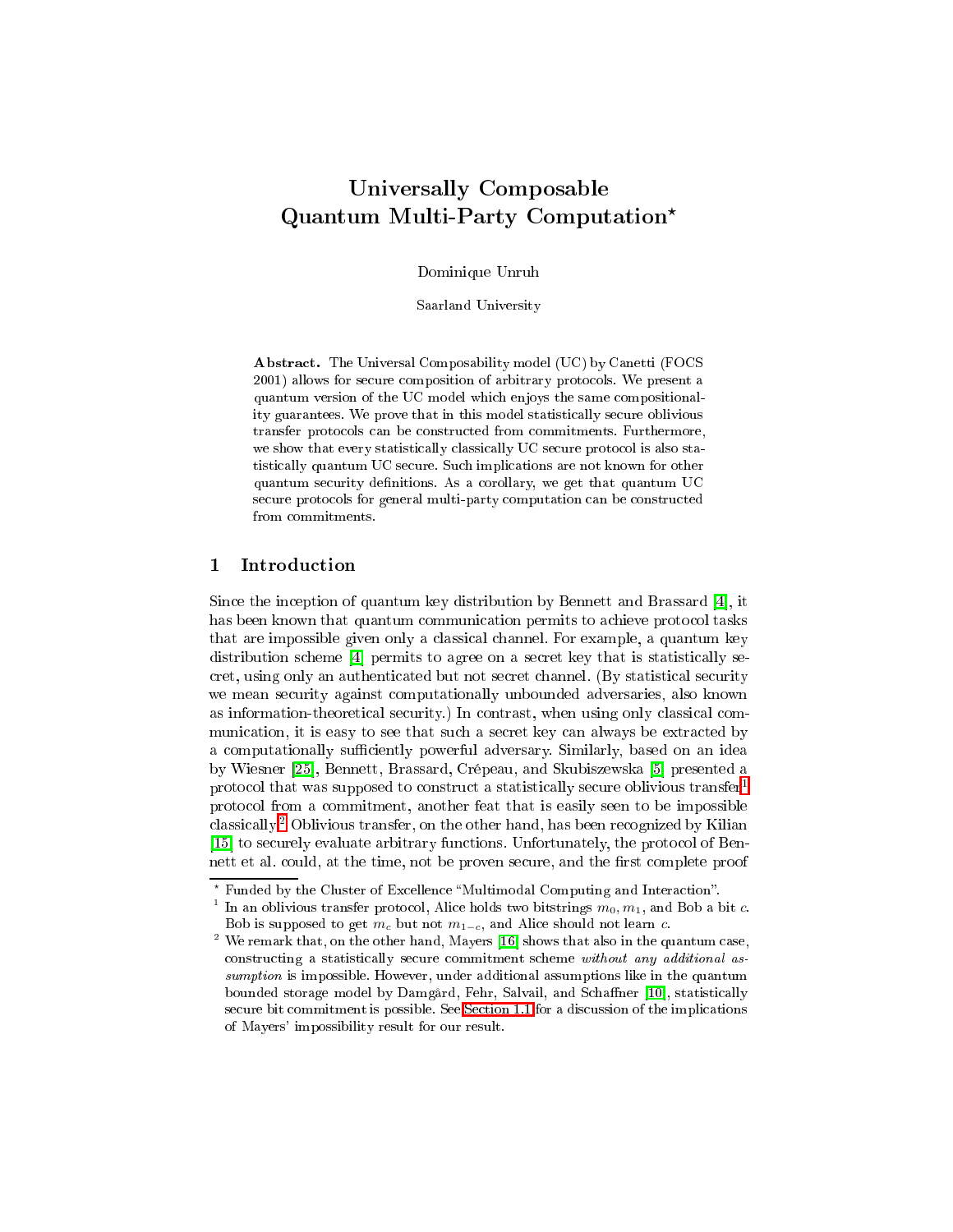of (a variant of ) that proto
ol was given almost two de
ades later by Damgård, Fehr, Lunemann, Salvail, and Schaffner [9].

Yet, although the oblivious transfer protocol satisfies the intuitive secrecy requirements of oblivious transfer, in certain cases the protocol might lose its security when used in a larger context. In other words, there are limitations on how the protocol can be composed. For example, no security guarantee is given when several instances of the protocol are executed concurrently (see the full version [21] for a more detailed explanations of the various restrictions).

The problem of composability has been intensively studied by the classical cryptography community (here and in the following, we use the word classical as opposed to quantum). To deal with this problem in a general way, Canetti  $[7]$ introduced the notion of Universal Composability, UC for short (Pfitzmann and Waidner [19] independently introduced the equivalent Reactive Simulatability framework). The UC framework allows to express the se
urity of a multitude of protocol tasks in a unified way, and any UC-secure protocol automatically enjoys strong omposability guarantees (soalled universal omposability). In parti
ular, su
h a proto
ol an be run on
urrently with others, and it an be used as a subprotocol of other protocols in a general way. Ben-Or and Mayers [3] and Unruh [20] have shown that the idea of UC-security can be easily adapted to the quantum setting and have independently presented quantum variants of the UC notion. These notions enjoy the same strong compositionality guarantees. Shortly afterwards, Ben-Or, Horodecki, Leung, Mayers, and Oppenheim [2] showed that many quantum key distribution protocols are quantum-UC-secure.

Our contribution. In this work, we use the UC framework to show the existen
e of a statisti
ally se
ure and universally omposable oblivious transfer protocol that uses only a commitment scheme. Towards this goal, we first present a new definition of quantum-UC-security. In our opinion, our notion is technically simpler than the notions of Ben-Or and Mayers  $[3]$  and Unruh  $[20]$ . We believe that this may also help to in
rease the popularity of this notion in the quantum ryptography ommunity and to show the potential for using UC-se
urity in the design of quantum protocols. Second, we show that a variant of the protocol by Bennett et al. [5] is indeed a UC-secure oblivious transfer protocol. By composing this proto
ol with a UC-se
ure proto
ol for general multi-party omputations by Ishai, Prabhakaran, and Sahai [13], we get UC-secure protocols for general multiparty omputations using only ommitments and a quantum hannel this is easily seen to be impossible in a purely lassi
al setting.

UC-secure quantum oblivious transfer. The oblivious transfer (OT) proto
ol used in this paper is essentially the same as the proto
ol proposed by Damgård et al. [9] which in turn is based on a protocol by Bennett et al. [5]. The basic idea of the protocol is that Alice encodes a random sequence  $\tilde{x}$  of bits as a quantum state, each bit randomly either in the computational basis or in the diagonal basis.<sup>3</sup> Then Bob is supposed to measure all qubits, this time in

<span id="page-1-0"></span><sup>3</sup> If we were to use photons for transmission, in the omputational basis we might en
ode the bit 0 as <sup>a</sup> verti
ally polarized photon and the bits 1 as <sup>a</sup> horizontally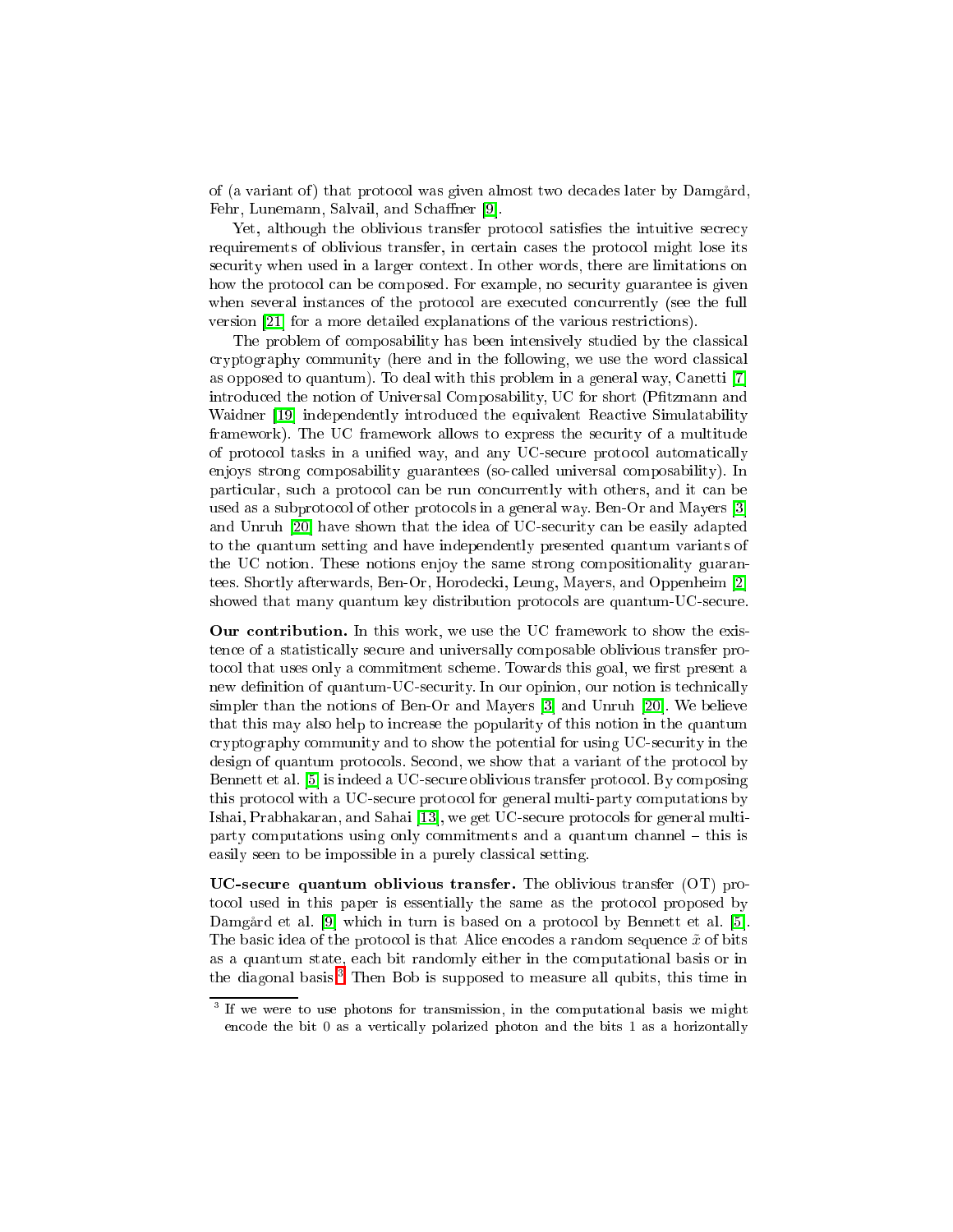random bases of his hoosing. Then Ali
e sends the bases she used to Bob. Let  $I_{\pm}$  denote the set of indices of the bits  $\tilde{x}_i$  where Alice and Bob chose the same basis, and  $I_{\neq}$  the set of indices of the bits where Alice and Bob chose different bases. Assume that Bob wants to receive the message  $m_c$  out of Alice's messages  $m_0, m_1$ . Then Bob sets  $I_c := I_{\equiv}$  and  $I_{1-c} := I_{\neq}$  and sends  $(I_0, I_1)$  to Alice. Alice will not know which of these two sets is which and hence does not learn  $c$ . Bob will know the bits  $\tilde{x}_i$  at indices  $i \in I_c$ . But even a dishonest Bob, assuming that he measured the whole quantum state, will not know the bits at indices  $i \in I_{1-c}$ since he used the wrong bases for these bits. Thus Alice uses the bits at  $I_0$  to mask her message  $m_0$ , and the bits at  $I_1$  to mask her message  $m_1$ . Then Bob can recover  $m_c$  but not  $m_{1-c}$ . (To deal with the fact that a malicious Bob might have partial knowledge about the bits at  $I_{1-c}$ , we use so-called privacy amplification to extract a near uniformly mask from these bits.)

The problem with this analysis is that we have assumed that a mali
ious Bob measures the whole quantum state upon re
eption. But instead, Bob ould store the quantum state until he learns the bases that Ali
e used, and then use these bases to measure all bits  $\tilde{x}_i$  accurately. Hence, we need to force a dishonest Bob to measure all bits before Alice sends the bases. The idea of Bennett et al. [5] is to introdu
e the following test: Bob has to ommit to the bases he used and to his measurement out
omes. Then Ali
e pi
ks a random subset of the bits, and Bob opens the ommitments on his bases and out
omes orresponding to this subset of bits. Ali
e then he
ks whether Bob's measurement out
omes are onsistent with what Ali
e sent. If Bob does not measure enough bits, then he will ommit to the wrong values in many of the ommitments, and there will be a high probability that Alice detects this.

It was a long-standing open problem what kind of a commitment needs to be used in order for this protocol to be secure. Damgård et al. [9] give criteria for the ommitment s
heme under whi
h the OT proto
ol an be proven to have soalled stand-alone se
urity; stand-alone se
urity, however, does not give as powerful ompositionality guarantees as UC-se
urity. In order to a
hieve UCsecurity, we assume that the commitment is given as an ideal functionality. Then we have to show UC-security in the case of a corrupted Alice, and UC-security in the case of a corrupted Bob. The case of a corrupted Alice is simple, as one can easily see that no information flows from Bob to Alice (the commitment functionality does, by definition, not leak any information about the committed values). The case of a corrupted Bob is more complex and requires a careful analysis about the amount of information that Bob an retrieve about Ali
e's bits. Such an analysis has already been performed by Damgård et al. [9] in their setting. Fortunately, we do not need to repeat the analysis. We show that under ertain spe
ial onditions, stand-alone se
urity already implies UC-se
urity. Since in the case of a corrupted Bob, these conditions are fulfilled, we get the security in the case of a corrupted Bob as a corollary from the work by Damgård et al.  $[9]$ .

polarized photon. In the diagonal basis we might encode the bit 0 as a 45°-polarized photon, and the bit 1 as <sup>a</sup> 135◦ -polarized photon.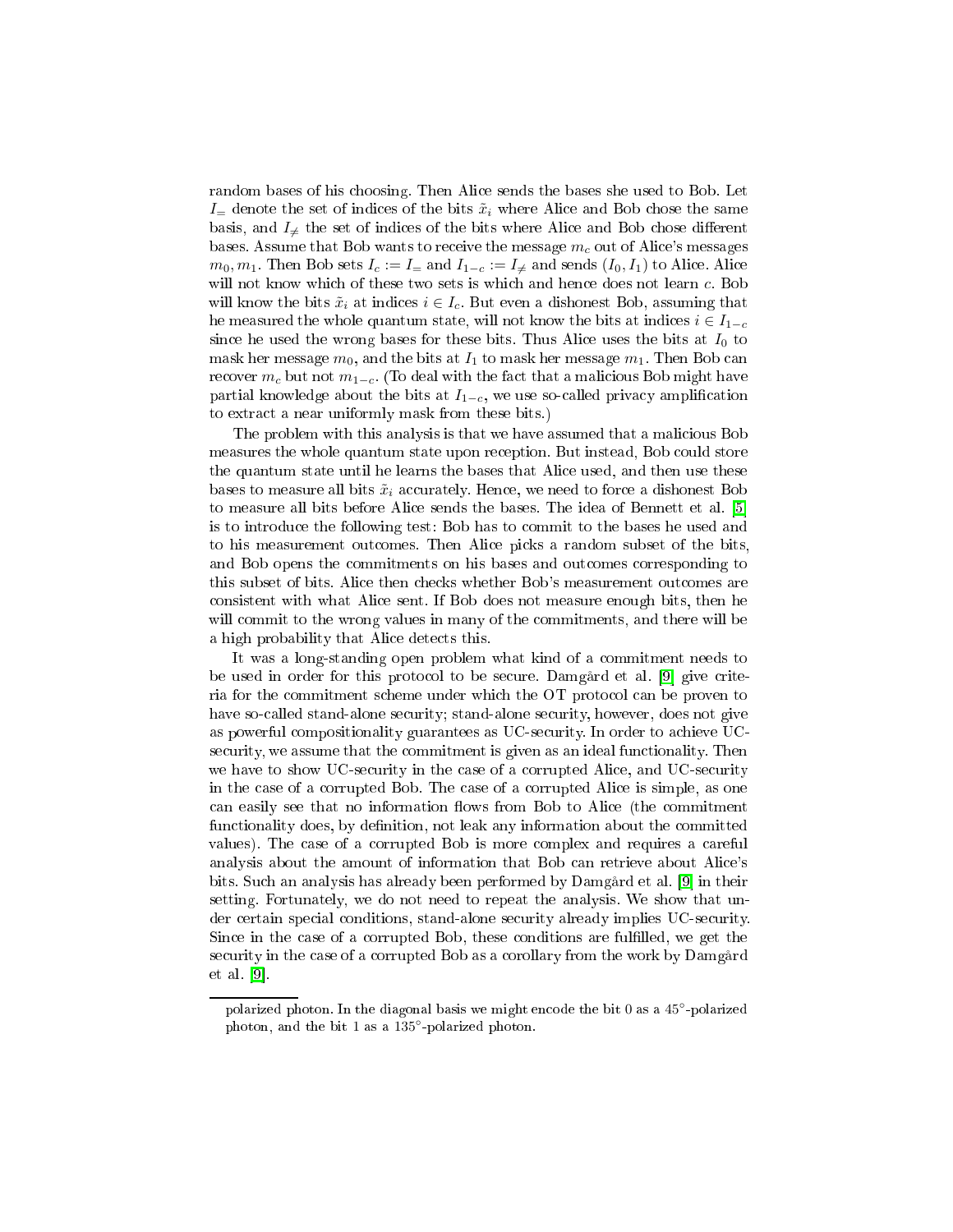In Section 4, we show that the OT protocol by Damgård et al.  $[9]$ , when using an ideal fun
tionality for the ommitment, is statisti
ally quantum-UCsecure. Furthermore, the universal composition theorem guarantees that we can replace the commitment functionality by any quantum-UC-secure commitment proto
ol.

Quantum lifting and multi-party omputation. We are now equipped with a statistically quantum-UC-secure OT protocol  $\pi_{\text{QOT}}$  in the commitment-hybrid model. As noted first by Kilian  $[15]$ , OT can be used for securely evaluating arbitrary fun
tions, short, OT is omplete for multi-party omputation. Furthermore, Ishai, Prabhakaran, and Sahai [13] showed that for any functionality  $\mathcal G$  (even interactive functionalities that proceed in several rounds), there is a classical protocol  $\rho^{\mathcal{F}_{\text{OT}}}$  in the OT-hybrid model that statistically classical-UC-emulates  $\mathcal{G}$ . Thus, to get a protocol for  $\mathcal G$  in the commitment-hybrid model, we simply replace all invocations to  $\mathcal{F}_{\text{OT}}$  by invocations of the subprotocol  $\pi_{\text{OOT}}$ , resulting in a protocol  $\rho^{\pi_{\text{QOT}}}$ . We then expect that the security of  $\rho^{\pi_{\text{QOT}}}$  follows directly using the universal omposition theorem (in its quantum variant). There is, however, one difficulty: To show that  $\rho^{\pi_{\text{QOT}}}$  statistically quantum-UC-emulates  $\mathcal{G}$ , the universal omposition theorem requires that the following premises are fullled:  $\pi_{\rm QOT}$  statistically quantum-UC-emulates  $\mathcal{F}_{\rm OT}$ , and  $\rho^{\mathcal{F}_{\rm OT}}$  statistically quantum-UC-emulates G. But from the result of Ishai et al. [13] we only have that  $\rho^{\mathcal{F}_{\text{OT}}}$ statistically *classical*-UC-emulates  $G$ . Hence, we first have to show that the same result also holds with respe
t to quantum-UC-se
urity. Fortunately, we do not have to revisit the proof of Ishai et al., because we show the following general fact:

Theorem 1 (Quantum lifting theorem – informal). If the protocols  $\pi$ and  $\rho$  are classical protocols, and  $\pi$  statistically classical-UC-emulates  $\rho$ , then  $\pi$ statistically quantum-UC-emulates  $\rho$ .

Combining this theorem with the universal omposition theorem, we immediately get that  $\rho^{\pi_{\text{QOT}}}$  statistically quantum-UC-emulates  $\mathcal{G}$ . In other words, any multi-party computation can be performed securely using only a commitment and a quantumhannel. In ontrast, we show that in the lassi
al setting a commitment is not even sufficient to compute the AND-function.

We stress that a property like the quantum lifting theorem should not be taken for granted. For example, for the soalled stand-alone model as onsidered by Fehr and Schaffner [11], no corresponding property is known. A special case of se
urity in the stand-alone model is the zero-knowledge property: The question whether protocols that are statistical zero-knowledge with respect to classical adversaries are also zero-knowledge with respe
t to quantum adversaries has been answered positively by Watrous [23] for particular protocols, but is still open in the general ase.

### <span id="page-3-0"></span>1.1 How to interpret our result

We show that we can perform arbitrary statistically UC-secure multi-party computations, given a quantum channel and a commitment. However, Mayers [16]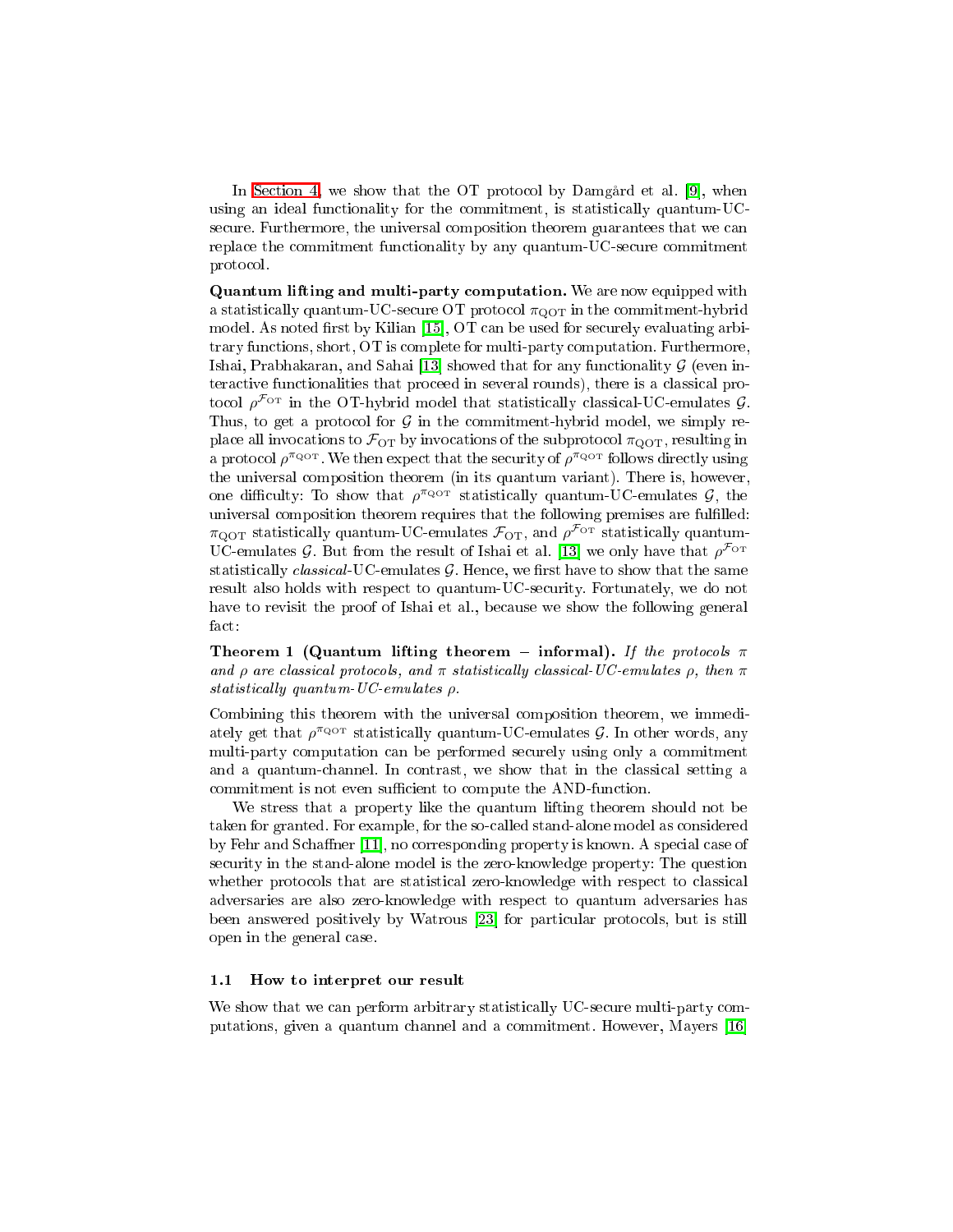has shown that, even in the quantum setting, statistically secure commitment s
hemes do not exist, not even with respe
t to se
urity notions mu
h weaker than quantum-UC-security. In the light of this result, the reader may wonder whether our result is not vacuous. To illustrate why our result is useful even in the light of Mayers' impossibility result, we present four possible application s
enarios.

Weaker computational assumptions. The first application of our result would be to combine our protocols with a commitment scheme that is only computationally quantum-UC-secure. Of course, the resulting multi-party computation protocol would then not be *statistically* secure any more. However, since ommitment intuitively seems to be a simpler task than oblivious transfer, onstru
ting a omputationally quantum-UC-se
ure ommitment s
heme might be possible using simpler omputational assumptions, and our result then implies that the same omputational assumptions an be used for general multi-party omputation.

Physical setup. One might seek a direct physical implementation of a commitment, such as a locked strongbox (or an equivalent but technologically more advanced construct). With our result, such a physical implementation would be advan
ed onstru
t). With our result, su
h a physi
al implementation would be sufficient for general multi-party computation. In contrast, in a classical setting one would be forced to try to find physical implementations of OT. It seems that a ommitment might be a simpler physi
al assumption than OT (or at least an incomparable one). So our result reduces the necessary assumptions when implementing general multi-party computation protocols based on physical assumptions. Also, Kent [14] proposes to build commitments based on the fact that the speed of light is bounded. Although it is not lear whether his s
hemes are UC-se
ure (and in parti
ular, how to model his physi
al assumptions in the UC framework), his ideas might lead to a UC-se
ure ommitment s
heme that then, using our result, gives general UC-secure multi-party computation based on the limitation of the speed of light.

Theoretical separation. Our result can also be seen from the purely theoretical point of view. It gives a separation between the quantum and the classical setting by showing that in the quantum setting, ommitment is omplete for general statisti
ally se
ure multi-party omputation, while in the lassi
al world it is not. Such separations – even without practical applications – may increase our understanding of the relationship between the lassi
al and the quantum setting and are therefore arguably interesting in their own right.

Long-term security. Müller-Quade and Unruh [17] introduce the concept of long-term UC-security. In a nutshell, long-term UC-security is a strengthening of computational UC-security that guarantees that a protocol stays secure even if the adversary gets unlimited computational power after the protocol execution. This captures the fact that, while we might confidently judge today's technology, we cannot easily make predictions about which computational problems will be hard in the future. Müller-Quade and Unruh show that (classically) long-term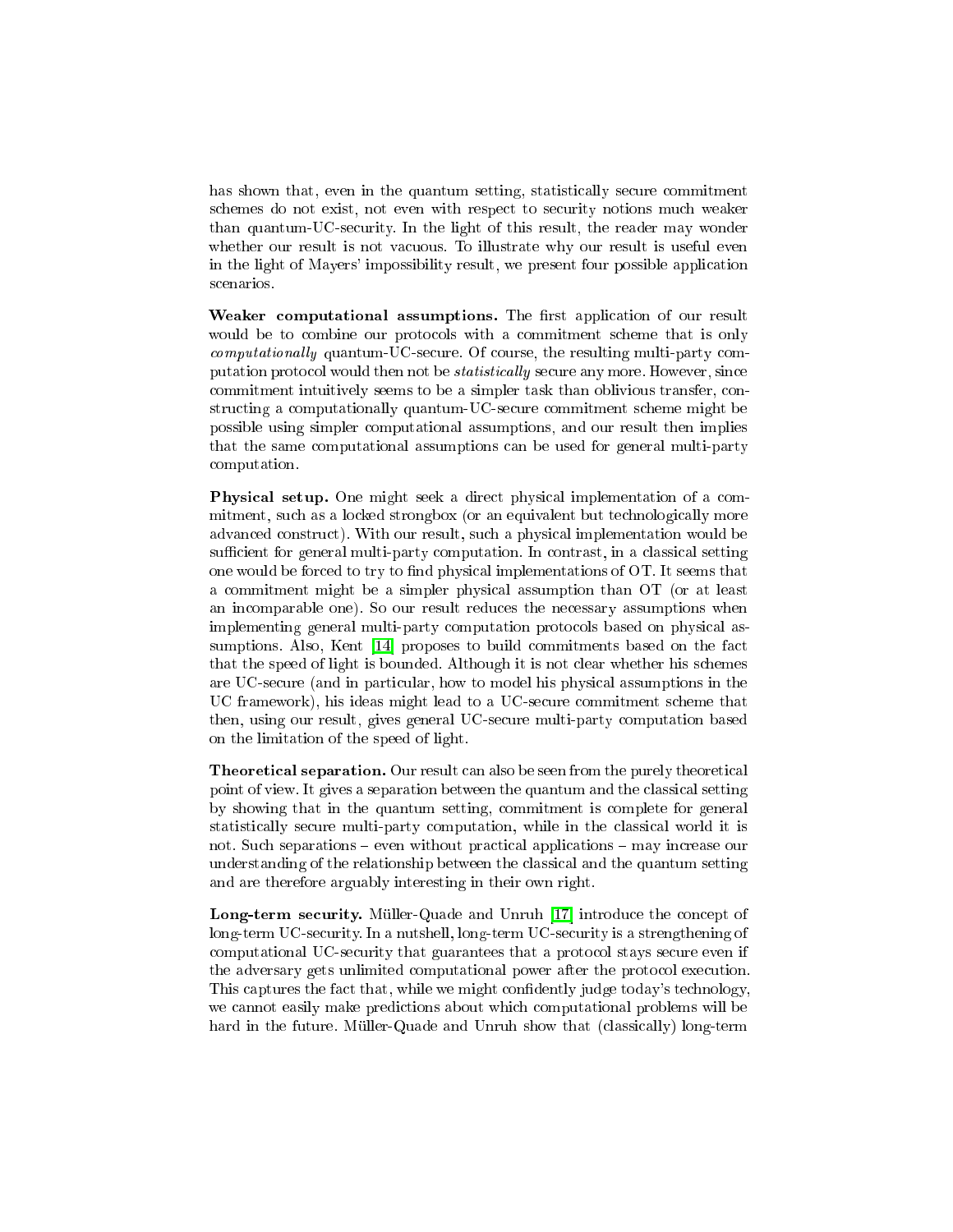UC-secure commitment protocols exist given certain practical infrastructure assumptions, so-called signature cards. It is, however, likely that their results cannot be extended to a
hieve general multi-party omputation. Our result, on the other hand, might allow to over
ome this limitation: Assume that we show that the commitment protocol of Müller-Quade and Unruh is also secure in a quantum variant of long-term UC-security. Then we could compose that commitment proto
ol with the proto
ols presented here, leading to long-term UC-se
ure general multi-party protocols from signature cards.

### 1.2 Related work

Security models. General quantum security models based on the stand-alone model have first been proposed by van de Graaf [22]. His model comes without a composition theorem. The notion has been refined by Wehner and Wullschleger [24] and by Fehr and Schaffner [11] who also prove sequential composition theorems. Quantum security models in the style of the UC model have been proposed by Ben-Or and Mayers [3] and by Unruh [20]. The original idea behind the UC framework in the classical setting was independently discovered by Canetti [7] and by Pfitzmann and Waidner  $[19]$  (the notion is called Reactive Simulatability in the latter paper).

Quantum protocols. The idea of using quantum communication for cryptographic purposes seems to originate from Wiesner [25]. The idea gained widespread recognition with the BB84 quantum key-exchange protocol by Bennett and Brassard [4]. A statistically hiding and binding commitment scheme was proposed by Brassard, Crépeau, Jozsa, and Langlois [6]. Unfortunately, the scheme was later found to be insecure; in fact, Mayers [16] showed that statisti
ally hiding and binding quantum ommitments are impossible without using additional assumptions. Kent  $[14]$  circumvents this impossibility result by proposing a statisti
ally hiding and binding ommitment s
heme that is based on the limitation of the speed of light. Bennett, Brassard, Crépeau, and Skubiszewska [5] present a protocol for statistically secure oblivious transfer in the quantum setting. They prove their protocol secure under the assumption that the adversary cannot store qubits and measures each qubit individually. They also sketch an extension that uses a ommitment s
heme to make their OT proto
ol se
ure against adversaries that can store and compute on quantum states. The protocol analyzed in the present paper is, in its basic idea, that extension. Yao  $[26]$  gave a partial proof of the extended OT proto
ol. His proof, however, is in
omplete and refers to a future omplete paper whi
h, to the best of our knowledge, never appeared. As far as we know, the first complete proof of a variant of that  $OT$ protocol has been given by Damgård, Fehr, Lunemann, Salvail, and Schaffner [9]; their proto
ol is se
ure in the stand-alone model. Hofheinz and Müller-Quade [12] conjectured that the extended OT protocol by Bennett et al. [5] is indeed UC-se
ure; in the present paper we prove this laim. Damgård, Fehr, Salvail, and Schaffner [10] have presented OT and commitment protocols which are statistially se
ure under the assumption that the adversary has a bounded quantum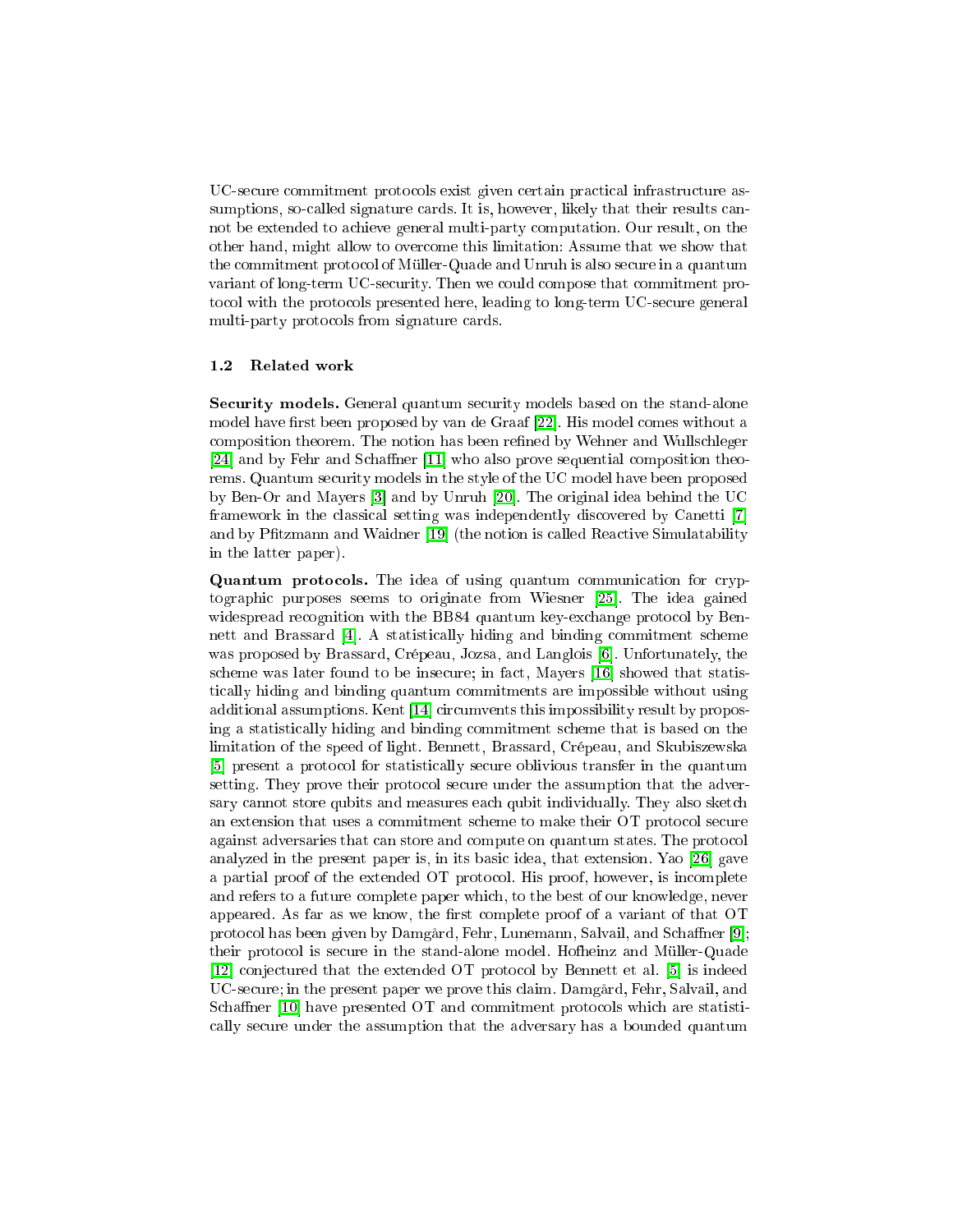storage capacity. [1] (extended abstract only) give a protocol for performing quantum-UC multi-party computation given an honest majority. Their protocol even allows to compute functions which have quantum output.

Classical vs. quantum security. To the best of our knowledge, van de Graaf [22] was the first to notice that even statistically secure classical protocols are not necessarily secure in a quantum setting. The reason is that the powerful technique of rewinding the adversary is not available in the quantum setting. Watrous [23] showed that in particular cases, a technique similar to classical rewinding can be used. He uses this technique to construct quantum zero-knowledge proofs. No general te
hnique relating lassi
al and quantum se
urity is known; to the best of our knowledge, our quantum lifting theorem is the first such result (although restri
ted to the statisti
al UC model).

Miscellaneous. Kilian [15] first noted that OT is complete for general multiparty computation. Ishai, Prabhakaran, and Sahai [13] prove that this also holds in the UC setting. Computationally se
ure UC ommitment s
hemes have been presented by Canetti and Fischlin [8].

## 1.3 Preliminaries

**General.** A nonnegative function  $\mu$  is called negligible if for all  $c > 0$  and all sufficiently large  $k, \mu(k) < k^{-c}$ . A nonnegative function f is called overwhelming if  $f \geq 1 - \mu$  for some negligible  $\mu$ . Keywords in typewriter font (e.g., environment) are assumed to be fixed but arbitrary distinct non-empty words in  $\{0,1\}^*$ .  $\varepsilon \in \{0,1\}^*$  denotes the empty word. Given a sequence  $x = x_1, \ldots, x_n$ , and a set  $I \subseteq \{1, \ldots, n\}$ ,  $x_{|I}$  denote the sequence x restricted to the indices  $i \in I$ .

**Quantum systems.** We can only give a terse overview over the formalism used in quantum computing. For a thorough introduction, we recommend the text-book by Nielsen and Chuang [\[18,](#page-19-18) Chap. 1–2]. A (pure) state in a quantum system is described by a vector  $|\psi\rangle$  in some Hilbert space H. In this work, we only use Hilbert spaces of the form  $\mathcal{H} = \mathbb{C}^N$  for some countable set N, usually  $N = \{0, 1\}$ for qubits or  $N=\{0,1\}^*$  for bitstrings. We always assume a designated orthonormal basis  $\{|x\rangle : x \in N\}$  for each Hilbert space, called the computational basis. The basis states  $|x\rangle$  represent classical states (i.e., states without superposition). Given several separate subsystems  $\mathcal{H}_1 = \mathbb{C}^{N_1}, \ldots, \mathcal{H}_n = \mathbb{C}^{N_n},$  we describe the joint system by the tensor product  $\mathcal{H}_1\otimes\cdots\otimes\mathcal{H}_n=\mathbb{C}^{N_1\times\cdots\times N_n}.$  We write  $\bra{\varPsi}$  for the linear transformation mapping  $|\Phi\rangle$  to the scalar product  $\langle\Psi|\Phi\rangle$ . Consequently,  $|\Psi\rangle\langle\Psi|$  denotes the orthogonal projector on  $|\Psi\rangle$ . We set  $|0\rangle_+ := |0\rangle, |1\rangle_+ := |1\rangle,$  $|0\rangle_{\times} := \frac{1}{\sqrt{2}}$  $\frac{1}{2}(|0\rangle+|1\rangle)$ , and  $|1\rangle_{\times}:=\frac{1}{\sqrt{2}}$  $\frac{1}{2}(|0\rangle - |1\rangle)$ . For  $x \in \{0, 1\}^n$  and  $\theta \in \{+, \times\}^n$ , we define  $|x\rangle_{\theta} := |x_1\rangle_{\theta_1} \otimes \cdots \otimes |x_n\rangle_{\theta_n}$ .

Mixed states. If a system is not in a single pure state, but instead is in the pure state  $|\Psi_i\rangle \in \mathcal{H}$  with probability  $p_i$  (i.e., it is in a mixed state), we describe the system by a density operator  $\rho = \sum_i p_i |\Psi_i\rangle\langle\Psi_i|$  over  ${\cal H}$ . This representation ontains all physi
ally observable information about the distribution of states,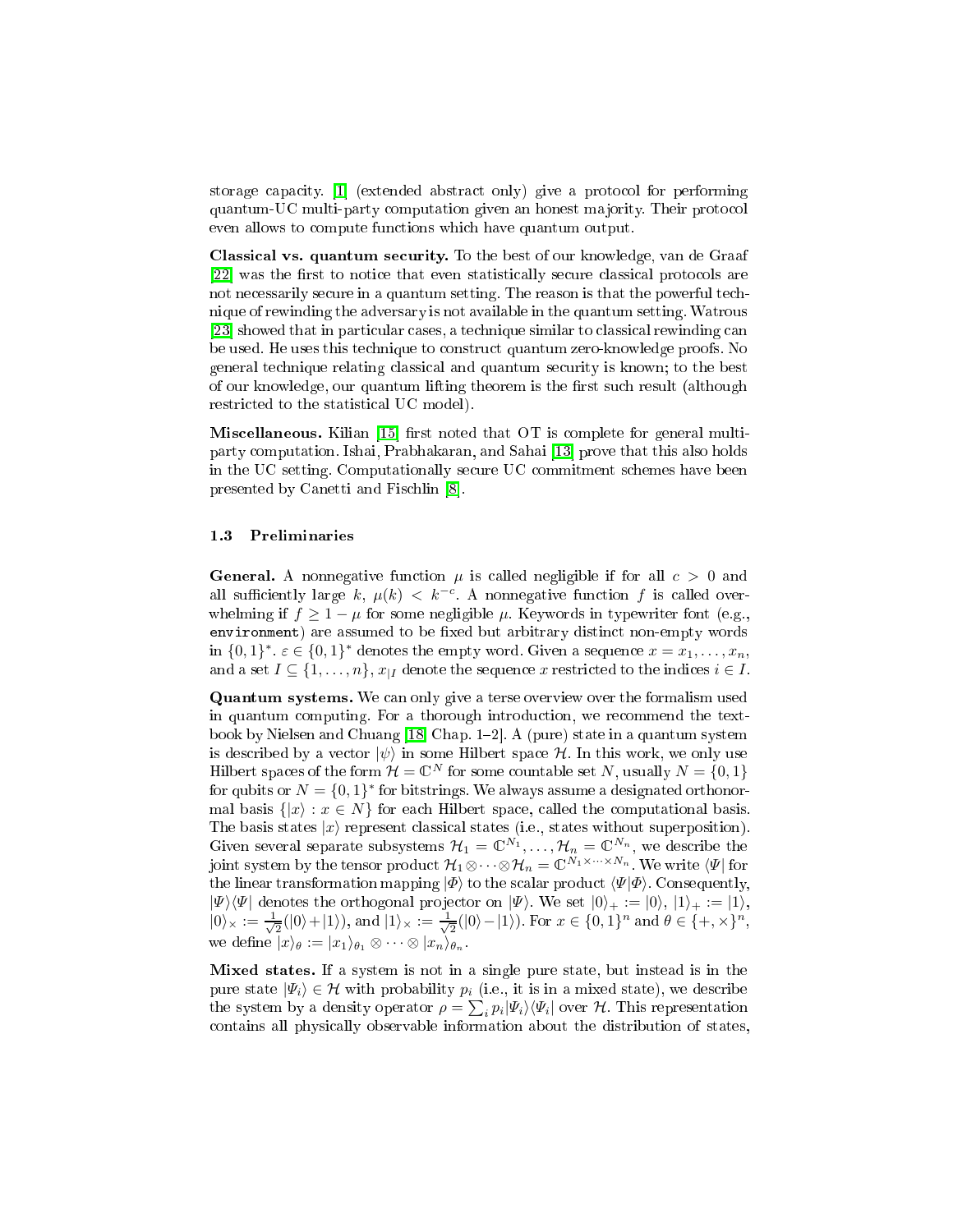but some distributions are not distinguishable by any measurement and thus are represented by the same mixed state. The set of all density operators is the set of all positive $^4$  operators  ${\cal H}$  with trace 1, and is denoted  ${\cal P}({\cal H})$ . Composed systems are descibed by operators in  $\mathcal{P}(\mathcal{H}_1 \otimes \cdots \otimes \mathcal{H}_n)$ . In the following, when speaking about (quantum) states, we always mean mixed states in the density operator representation. A mapping  $\mathcal{E}: \mathcal{P}(\mathcal{H}_1) \to \mathcal{P}(\mathcal{H}_2)$  represents a physically possible operation (realizable by a sequen
e of unitary transformations, measurements, and initializations and removals of qubits) iff it is a completely positive trace preserving map.<sup>[5](#page-7-1)</sup> We call such mappings superoperators. The superoperator  $\mathcal{E}_{init}^m$  on  $\mathcal{P}(\mathcal{H})$  with  $\mathcal{H} := \mathbb{C}^{\{0,1\}^*}$  and  $m \in \{0,1\}^*$  is defined by  $\mathcal{E}_{init}^m(\rho) := |m\rangle\langle m|$  for all  $ρ$ .

**Composed systems.** Given a superoperator  $\mathcal{E}$  on  $\mathcal{P}(\mathcal{H}_1)$ , the superoperator  $\mathcal{E} \otimes id$  operates on  $\mathcal{P}(\mathcal{H}_1 \otimes \mathcal{H}_2)$ . Instead of saying "we apply  $\mathcal{E} \otimes id$ ", we say "we apply  $\mathcal E$  to  $\mathcal H_1$ ". If we say "we initialize  $\mathcal H$  with  $m$ ", we mean "we apply  $\mathcal{E}_{init}^m$  to  $\mathcal{H}^n$ . Given a state  $\rho \in \mathcal{P}(\mathcal{H}_1 \otimes \mathcal{H}_2)$ , let  $\rho_x := (|x\rangle\langle x| \otimes id)\rho(|x\rangle\langle x| \otimes id)$ *id*). Then the outcome of measuring  $\mathcal{H}_1$  in the computational basis is x with probability tr  $\rho_x$ , and after measuring x, the quantum state is  $\frac{\rho_x}{\text{tr}\rho_x}$ . Since we will only perform measurements in this work, we have a sense work, we have well work, we will omit the qualification "in the computational basis". The terminology in this paragraph generalizes to systems omposed of more than two subsystems.

**Classical states.** Classical probability distributions  $P : N \rightarrow [0,1]$  over a countable set N are represented by density operators  $\rho \in \mathcal{P}(\mathbb{C}^N)$  with  $\rho = \sum_{x \in N} P(x)|x\rangle\langle x|$  where  $\{|x\rangle\}$  is the computational basis. We call a state classical if it is of this form. We thus have a canonical isomorphism between the classical states over  $\mathbb{C}^N$  and the probability distributions over N. We call a superoperator  $\mathcal{E}: \mathcal{P}(\mathbb{C}^{N_1}) \to \mathcal{P}(\mathbb{C}^{N_2})$  classical iff if there is a randomized function  $F: N_1 \to N_2$  such that  $\mathcal{E}(\rho) = \sum_{x \in N_1, y \in N_2} \Pr[F(x) = y] \cdot \langle x | \rho | x \rangle \cdot | y \rangle \langle y |$  Classial superoperators des
ribe what an be realized with lassi
al omputations. An example of a classical superoperator on  $\mathcal{P}(\mathbb{C}^N)$  is  $\mathcal{E}_{class} : \rho \mapsto \sum_x \langle x|\rho|x\rangle \cdot |x\rangle \langle x|.$ Intuitively,  $\mathcal{E}_{class}$  measures  $\rho$  in the computational basis and then discards the outcome, thus removing all superpositions from  $\rho$ .

#### $\overline{2}$ Quantum Universal Composability

We now present our quantum-UC-framework. The basic idea of our definition is the same as that underlying Canetti's UC-framework  $[7]$ . The main change is that we allow all ma
hines to perform quantum omputations and to send quantum states as messages. For a gentler introduction into the ideas and intuitions underlying the UC-framework, we refer to  $[7]$ .

Machine model. A machine M is described by an identity  $id_M$  in  $\{0,1\}^*$  and a sequence of superoperators  $\mathcal{E}_M^{(k)}$   $(k \in \mathbb{N})$  on  $\mathcal{H}^{state} \otimes \mathcal{H}^{class} \otimes \mathcal{H}^{quant}$  with

 $^\circ$  We call an operator positive if it is Hermitean and has only nonnegative eigenvalues.

<span id="page-7-1"></span><span id="page-7-0"></span><sup>&</sup>lt;sup>5</sup> A map  $\mathcal E$  is completely positive iff for all Hilbert spaces  $\mathcal H^{'},$  and all positive operators  $\rho$  on  $\mathcal{H}_1 \otimes \mathcal{H}'$ ,  $(\mathcal{E} \otimes id)(\rho)$  is positive.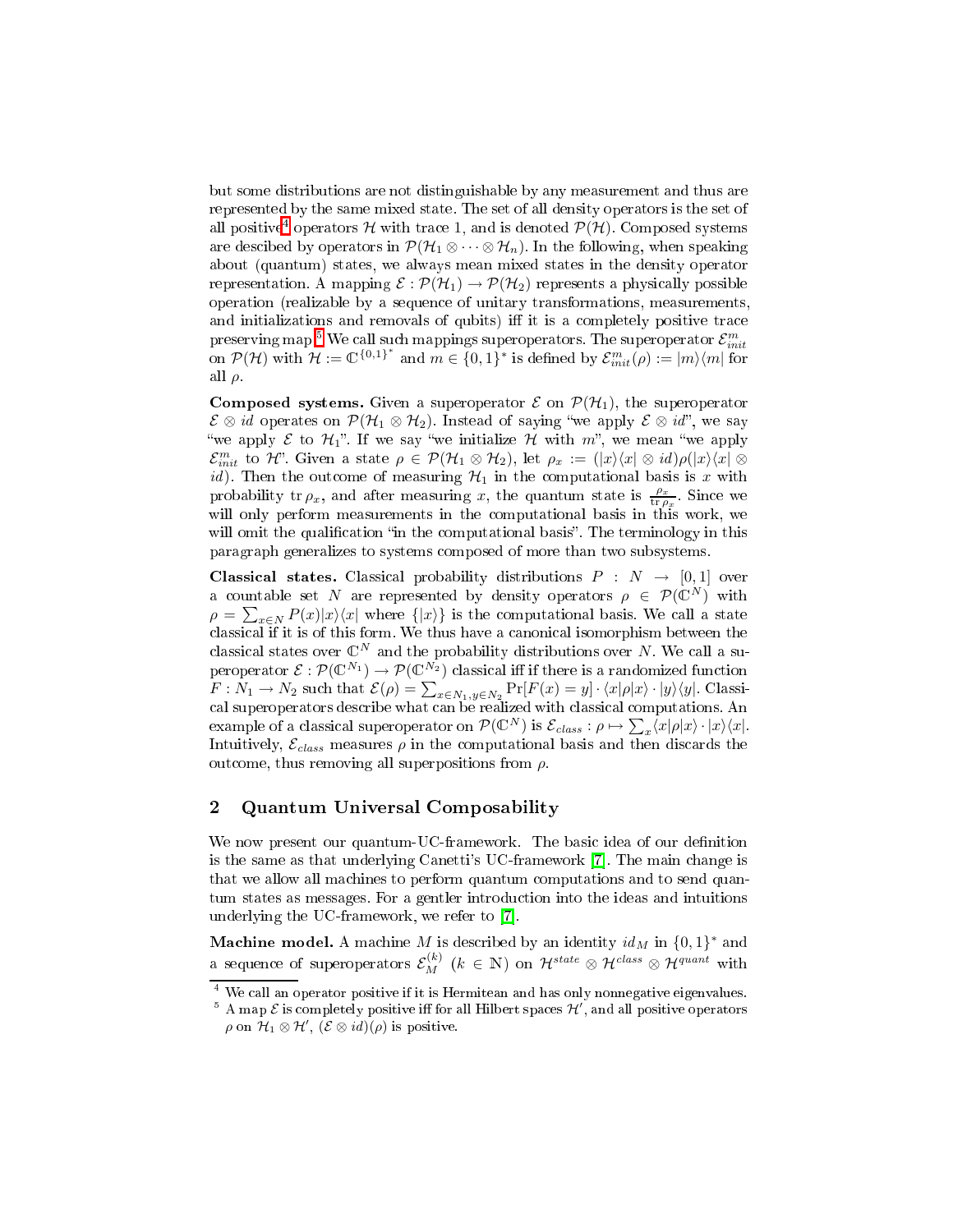$\mathcal{H}^{state}$ ,  $\mathcal{H}^{class}$ ,  $\mathcal{H}^{quant} := \mathbb{C}^{\{0,1\}^*}$  (the state transition operators). The index k in  $\mathcal{E}_M^{(k)}$  denotes the security parameter. The Hilbert space  $\mathcal{H}^{state}$  represents the state kept by the machine between invocations, and  $\mathcal{H}^{class}$  and  $\mathcal{H}^{quant}$  are used both for incoming and outgoing messages. Any message consists of a classical part stored in  $\mathcal{H}^{class}$  and a quantum part stored in  $\mathcal{H}^{quant}$ . If a machine  $id_{sender}$ wishes to send a message with classical part m and quantum part  $|\Psi\rangle$  to a machine  $id_{rcpt}$ , the machine  $id_{sender}$  initializes  $\mathcal{H}^{class}$  with  $(id_{sender}, id_{rcpt}, m)$ and  $\mathcal{H}^{quant}$  with  $|\Psi\rangle$ . (See the definition of the network execution below for details.) The separation of messages into a classical and a quantum part is for clarity only, all information could also be encoded directly in a single register. If a machine does not wish to send a message, it initializes  $\mathcal{H}^{class}$  and  $\mathcal{H}^{quant}$ with  $\varepsilon$ .

A network N is a set of machines with pairwise distinct identities containing a machine Z with  $id_{\mathcal{Z}}$  = environment. We write  $ids_N$  for the set of the identities of the ma
hines in N.

We call a machine M quantum-polynomial-time if there is a uniform<sup>6</sup> sequence of quantum circuits  $C_k$  such that for all k, the circuit  $C_k$  implements the superoperator  $\mathcal{E}_M^{(k)}$ .

Network execution. The state space  $\mathcal{H}_{N}$  of a network N is defined as  $\mathcal{H}_{N}$  :=  $\mathcal{H}^{class}_{id} \otimes \mathcal{H}^{quant} \otimes \bigotimes_{id \in id_{\mathbf{SN}}} \mathcal{H}^{state}_{id}$  with  $\mathcal{H}^{state}_{id}$ ,  $\mathcal{H}^{class}$ ,  $\mathcal{H}^{quant} := \mathbb{C}^{\{0,1\}^*}$ . Here  $\mathcal{H}^{state}_{id}$  represents the local state of the machine with identity *id* and  $\mathcal{H}^{class}$  and  $\mathcal{H}^{quant}$  represent the state spaces used for communication. ( $\mathcal{H}^{class}$  and  $\mathcal{H}^{quant}$ are shared between all machines. Since only one machine is active at a time, no conflicts occur.)

A step in the execution of **N** is defined by a superoperator  $\mathcal{E} := \mathcal{E}_{\mathbf{N}}^{(k)}$  operating on  $\mathcal{H}_{\mathbf{N}}$ . This superoperator performs the following steps: First,  $\mathcal{E}$  measures  $\mathcal{H}^{class}$ in the computational basis and parses the outcome as  $(id_{sender}, id_{rcpt}, m)$ . Let M be the machine in  $\bf N$  with identity  $id_{rcpt}.$  Then  $\cal E$  applies  $\mathcal E_M^{(k)}$  to  $\cal H^{state}_{id_{rcpt}}$   $\otimes \cal H^{class}$   $\otimes$  $\mathcal{H}^{quant}$ . Then  $\mathcal E$  measures  $\mathcal{H}^{class}$  and parses the outcome as  $(id'_{sender}, id'_{rcpt}, m').$ If the outcome could not be parsed, or if  $id'_{sender} \neq id_{rcpt},$  initialize  $\mathcal{H}^{class}$  with  $(\varepsilon,$  environment,  $\varepsilon)$  and  $\mathcal{H}^{quant}$  with  $\varepsilon$ . (This ensures that the environment is a
tivated if a ma
hine sends no or an ill-formed message.)

The output of the network  $N$  on input z and security parameter k is described by the following algorithm: Let  $\rho \in \mathcal{P}(\mathcal{H}_{N})$  be the state that is initialized to ( $\varepsilon$ , environment,  $z$ ) in  $\mathcal{H}^{class}$ , and to the empty word  $\varepsilon$  in all other registers. Then repeat the following indefinitely: Apply  $\mathcal{E}_\textbf{N}^{(k)}$  to  $\rho$ . Measure  $\mathcal{H}^{class}$ . If the outcome is of the form (environment,  $\varepsilon$ , *out*), return *out* and terminate. Otherwise, continue the loop. The probability distribution of the return value *out* is denoted by  $\text{Exec}_{\mathbf{N}}(k, z)$ .

Corruptions. To model corruptions, we introduce *corruption parties*, special ma
hines that follow the instru
tions given by the adversary. When invoked, the

<span id="page-8-0"></span> $\degree$  A sequence of circuits  $C_k$  is uniform if a deterministic Turing machine can output the description of  $C_k$  in time polynomial in k.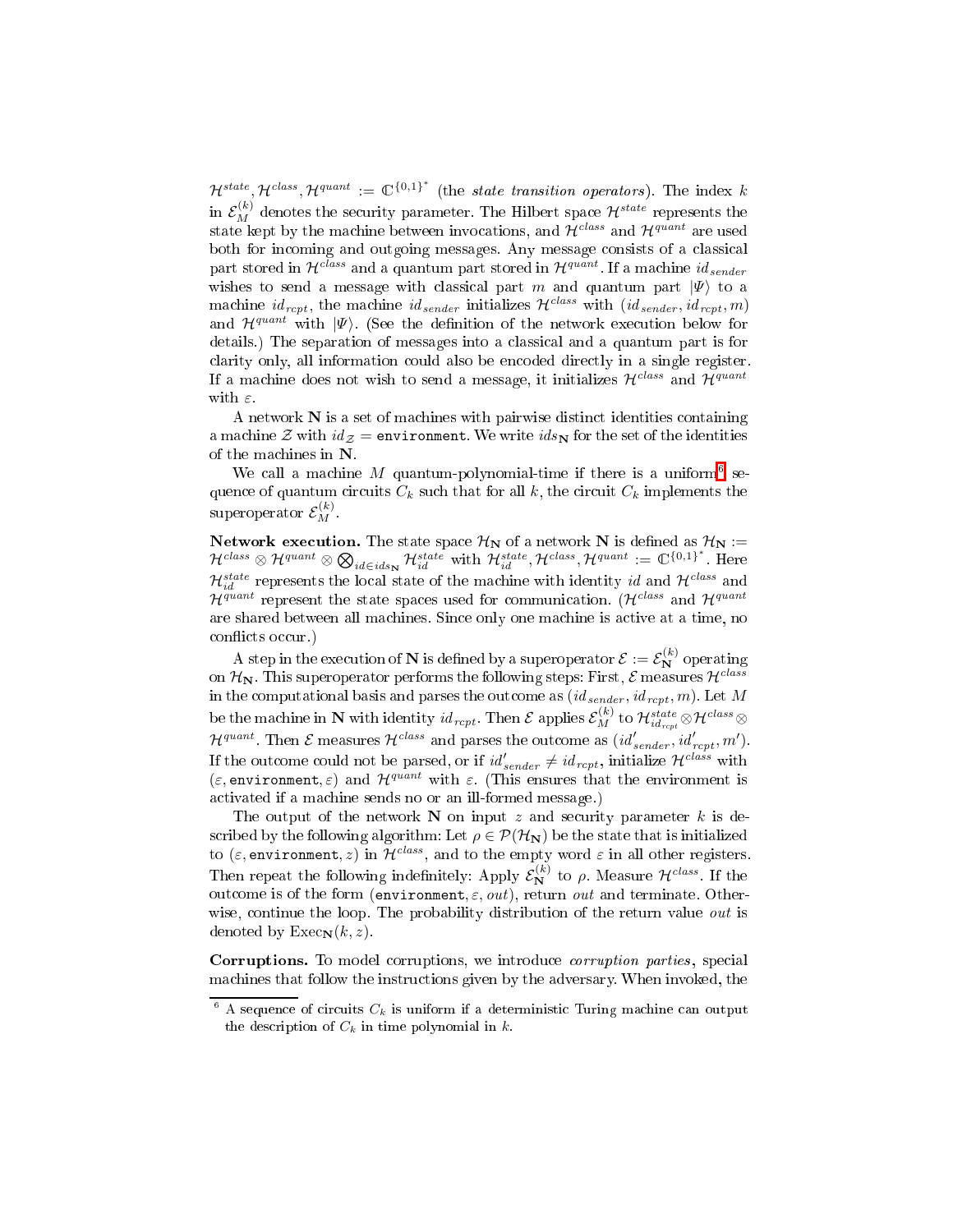<span id="page-9-0"></span>corruption party  $P_{id}^C$  with identity id measures  $\mathcal{H}^{class}$  and parses the outcome as  $(id_{sender}, id_{rcpt}, m)$ . If  $id_{sender} =$  adversary,  $\mathcal{H}^{class}$  is initialized with m. (In this case,  $m$  specifies both the message and the sender/recipient. Thus the adversary can instruct a corruption party to send to arbitrary recipients.) Otherwise,  $\mathcal{H}^{class}$  is initialized with  $(id,$  adversary,  $(id_{sender}, id_{rcpt}, m))$ . (The message is forwarded to the adversary.) Note that, since  $P_{id}^C$  does not touch the  $\mathcal{H}^{quant}$ , the quantum part of the message is forwarded. Given a network  $N$ , and a set of identities C, we write  $N^C$  for the set resulting from replacing each machine  $M \in \mathbf{N}$  with identity  $id \in C$  by  $P_{id}^C$ .

Security model. A protocol  $\pi$  is a set of machines with environment, adversary  $\notin i ds(\pi)$ . We assume a set of identities  $parties_{\pi} \subseteq i ds(\pi)$  to be associated with  $\pi$ . parties<sub>π</sub> denotes which of the machines in the protocol are actually protocol parties (as opposed to incorruptible entities such as ideal functionalities). tionalities).

An environment is a machine with identity environment, an *adversary* or a simulator is a machine with identity adversary (there is no formal distinction between adversaries and simulators, the terms refer to different intended roles of a machine). We call two networks  $\dot{N}, N'$  *indistinguishable* if there is a negligible function  $\mu$  such that for all  $z \in \{0,1\}^*$  and  $k \in \mathbb{N}$ ,  $|\Pr[\text{Exec}_{\mathbf{N}}(k,z) = 1]$  $Pr[Exec_{\mathbf{N}'}(k,z)=1] \leq \mu(k)$ . We speak of *perfect indistinguishability* if  $\mu=0$ .

Definition 2 (Statistical quantum-UC-security). Let protocols  $\pi$  and  $\rho$  be given. We say  $\pi$  statistically quantum-UC-emulates  $\rho$  iff for every set  $C \subseteq$ parties<sub>π</sub> and for every adversary Adv there is a simulator Sim such that for every environment Z, the networks  $\pi^C \cup \{\text{Adv}, \mathcal{Z}\}$  (called the real model) and  $\rho^C \cup \{\mathrm{Sim},\mathcal{Z}\}$  (called the ideal model) are indistinguishable. We furthermore require that if Adv is quantum-polynomial-time, so is Sim.

Definition 3 (Computational quantum-UC-security). Let protocols  $\pi$  and  $\rho$  be given. We say  $\pi$  computationally quantum-UC-emulates  $\rho$  iff for every set  $C \subseteq$  parties<sub>π</sub> and for every quantum-polynomial-time adversary Adv there is a quantum-polynomial-time simulator Sim su
h that for every quantumpolynomial-time environment Z, the networks  $\pi^C \cup \{\text{Adv}, \mathcal{Z}\}$  and  $\rho^C \cup \{\text{Sim}, \mathcal{Z}\}$ are indistinguishable.

Note that although  $\text{Exec}_{\pi^C\cup\{\text{Adv},\mathcal{Z}\}}(k,z)$  may return arbitrary bitstrings, we only compare whether the return value of  $\mathcal Z$  is 1 or not. This effectively restricts  $Z$  to returning a single bit. This can be done without loss of generality (see [7] for a dis
ussion of this issue; their arguments also apply to the quantum ase) and simplifies the definition.

In our framework, any communication between two parties is perfectly secure sin
e the network model guarantees that they are delivered to the right party and not leaked to the adversary. To model a protocol with insecure channels instead, one would explicitly instruct the protocol parties to send all messages through the adversary. Authenti
ated hannels an be realized by introdu
ing an ideal functionality (see the next section) that realizes an authenticated channel. For simplicity, we only consider protocols with secure channels in this work.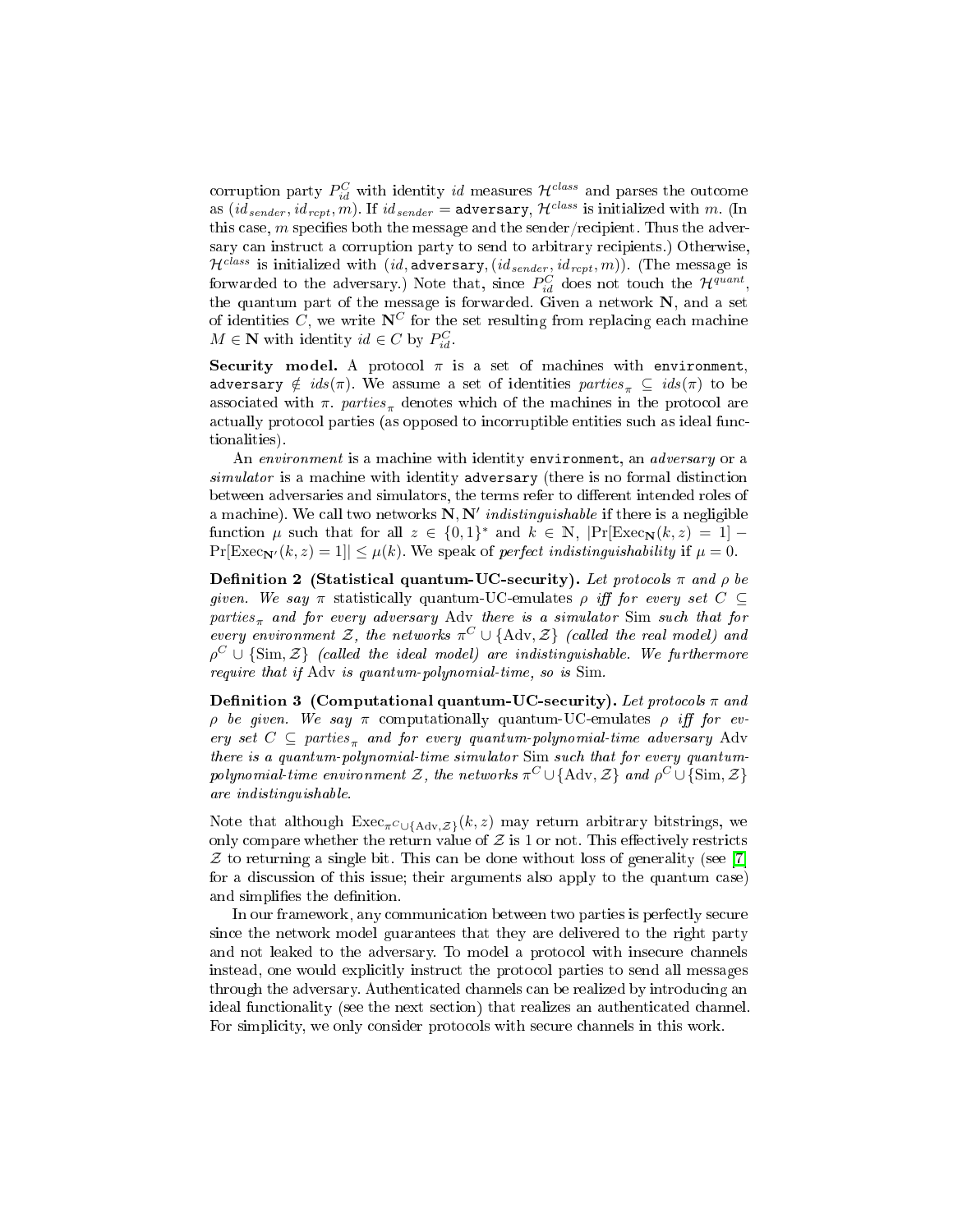Ideal functionalities. In most cases, the behavior of the ideal model is described by a single machine  $\mathcal F$ , the so-called ideal functionality. We can think of this fun
tionality as a trusted third party that perfe
tly implements the desired protocol behavior. For example, the functionality  $\mathcal{F}_{OT}$  for oblivious transfer would take as input from Alice two bitstrings  $m_0, m_1$ , and from Bob a bit c, and send to Bob the bitstring  $m_c$ . Obviously, such a functionality constitutes a secure oblivious transfer. We can thus define a protocol  $\pi$  to be a secure OT protocol if  $\pi$  quantum-UC-emulates  $\mathcal{F}_{\text{OT}}$  where  $\mathcal{F}_{\text{OT}}$  denotes the protocol consisting only of one machine, the functionality  $\mathcal{F}_{\text{OT}}$  itself. There is, however, one technical difficulty here. In the real protocol  $\pi$ , the bitstring  $m_c$  is sent to the environment  $\mathcal Z$  by Bob, while in the ideal model,  $m_c$  is sent by the functionality. Since every message is tagged with the sender of that message,  $\mathcal Z$  can distinguish between the real and the ideal model merely by looking at the sender of  $m_c$ . To solve this issue, we need to ensure that  $\mathcal F$  sends the message  $m_c$  in the name of Bob (and for analogous reasons, that F receives messages sent by  $\mathcal Z$  to Alice or Bob). To achieve this, we use so-called dummy-parties [7] in the ideal model. These are parties with the identities of Ali
e and Bob that just forward messages between the fun
tionality and the environment.

<span id="page-10-0"></span>**Definition 4 (Dummy-party).** Let a machine P and a functionality  $\mathcal F$  be given. The dummy-party  $\tilde{P}$  for P and F is a machine that has the same identity as P and has the following state transition operator: Let  $id_{\mathcal{F}}$  be the identity of F . When activated, measure  $\mathcal{H}^{class}$  . If the outcome of the measurement is of the form (environment, id p, m), initialize  $\mathcal{H}^{class}$  with  $(id_P, id_{\mathcal{F}}, m)$ . If the outcome is of the form  $(id_{\mathcal{F}}, id_{\mathcal{P}}, m)$ , initialize  $\mathcal{H}^{class}$  with  $(id_{\mathcal{P}}, \text{environment}, m)$ . In all cases, the quantum communication register is not modified (i.e., the message in that register is forwarded).

Note the strong analogy to the orruption parties (page [2\)](#page-9-0).

Thus, if we write  $\pi$  quantum-UC-emulates  $\mathcal{F}$ , we mean that  $\pi$  quantum-UCemulates  $\rho_{\mathcal{F}}$  where  $\rho_{\mathcal{F}}$  consists of the functionality  $\mathcal F$  and the dummy-parties corresponding to the parties in  $\pi$ . More precisely:

**Definition 5.** Let  $\pi$  be a protocol and  $\mathcal F$  be a functionality. We say that  $\pi$  statistically/computationally quantum-UC-emulates  $\mathcal F$  if  $\pi$  statistically/computationally quantum-UC-emulates  $\rho_{\mathcal{F}}$  where  $\rho_{\mathcal{F}} := \{ \tilde{P} : P \in$ parties<sub>π</sub>} ∪ { $\mathcal{F}$ }.

For more discussion of dummy-parties and functionalities, see [7].

Using the concept of an ideal functionality, we can specify a range of proto col tasks by simply defining the corresponding functionality. Below, we give the definitions of various functionalities. All these functionalities are classical, we therefore do not explicitly describe when the registers  $\mathcal{H}^{class}$  and  $\mathcal{H}^{quant}$ are measured/initialized but instead des
ribe the fun
tionality in terms of the messages sent and re
eived.

**Definition 6 (Commitment).** Let  $A$  and  $B$  be two parties. The functionality  ${\cal F}^{B\to A,\ell}_{\rm COM}$  behaves as follows: Upon (the first) input (commit, x) with  $x\in\{0,1\}^{\ell(k)}$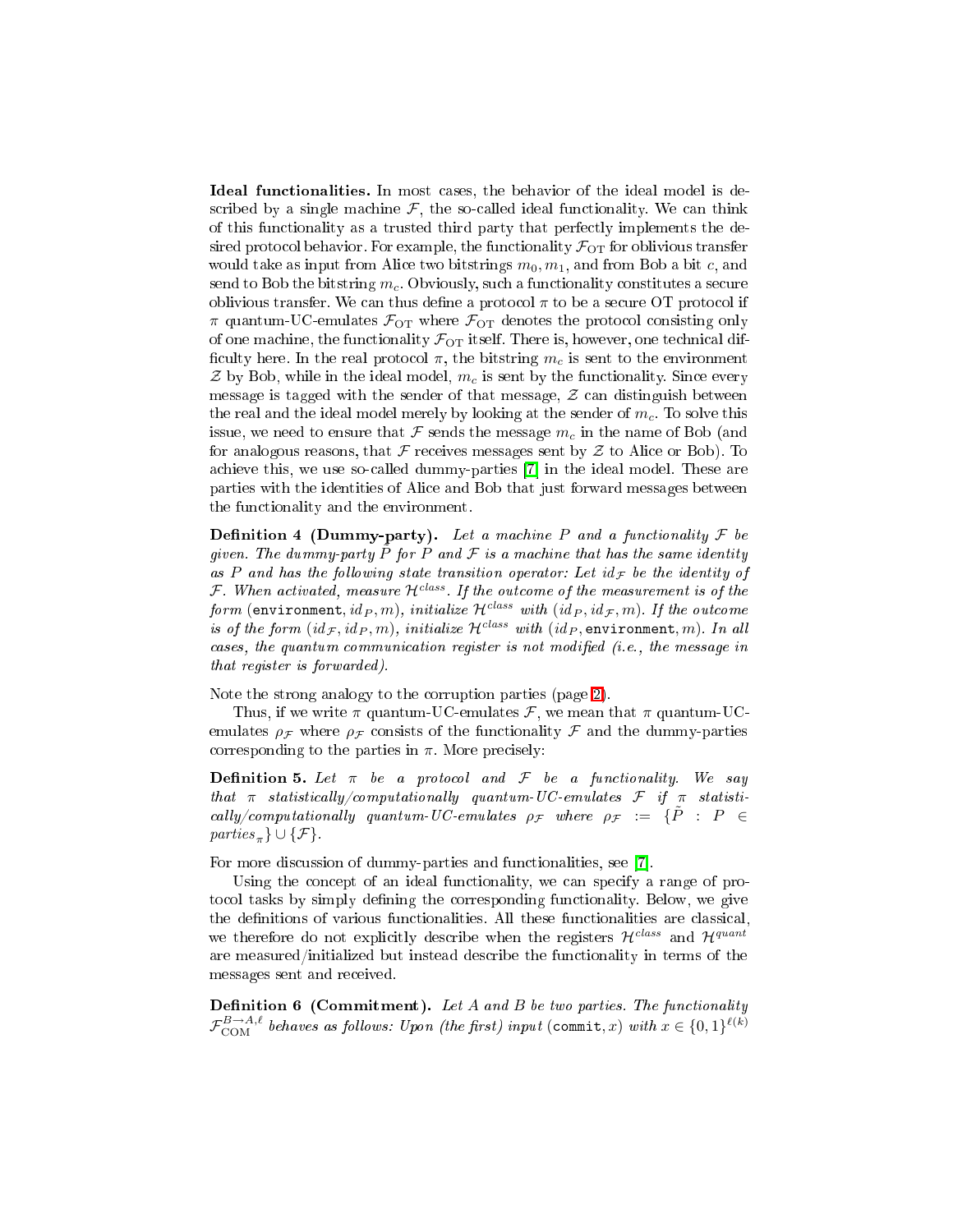from  $B$ , send committed to  $A$ . Upon input open from  $B$  send (open, x) to  $A$ . All communication/input/output is classical. We call  $B$  the sender and  $A$  the re
ipient.

Definition 7 (Oblivious transfer  $(OT)$ ). Let A and B be two parties. The functionality  $\mathcal{F}^{A\to B,\ell}_{\mathrm{OT}}$  behaves as follows: When receiving input  $(s_0,s_1)$  from A with  $s_0, s_1 \in \{0,1\}^{\ell(k)}$  and  $c \in \{0,1\}$  from B, send  $s := s_c$  to B. All communi- $\textit{cation} \textit{/input}/\textit{output}$  is classical. We call A the sender and B the recipient.<sup>[7](#page-11-0)</sup>

Definition 8 (Randomized oblivious transfer (ROT)). Let A and B be two parties. The functionality  $\mathcal{F}_{\rm ROT}^{A\to B,\ell}$  behaves as follows: If A is uncorrupted, when receiving input  $c \in \{0,1\}$  from B, choose  $s_0, s_1 \in \{0,1\}^{\ell(k)}$  uniformly and send  $(s_0, s_1)$  to A and  $s := s_c$  to B. If A is corrupted, when receiving input  $(s_0, s_1)$  from A with  $s_0, s_1 \in \{0,1\}^{\ell(k)}$  and  $c \in \{0,1\}$  from B, send  $s := s_c$  to B. All communication/input/output is classical.

**Dummy-adversary.** In the definition of UC-security, we have three entities intera
ting with the proto
ol: the adversary, the simulator, and the environment. Both the adversary and the environment are all-quantified, hence we would expe
t that they do, in some sense, work together. This intuition is ba
ked by the following fact which was first noted by Canetti [7]: Without loss of generality, we an assume an adversary that is ompletely ontrolled by the environment. This soalled dummy-adversary only forwards messages between the environment and the protocol. The actual attack is then executed by the environment.

<span id="page-11-2"></span>Definition 9 (Dummy-adversary  $Adv_{dummy}$ ). When activated, the dummyadversary  $\text{Adv}_{dummy}$  measures  $\mathcal{H}^{class}$ ; call the outcome m. If m is of the form (environment, adversary,  $m'$ ), initialize  $\mathcal{H}^{class}$  with  $m'$ . Otherwise initialize  $\mathcal{H}^{class}$  with (adversary, environment, m). In all cases, the quantum communication register is not modified (i.e., the message in that register is forwarded).

<span id="page-11-1"></span>Note the strong analogy to the dummy-parties (Definition 4) and the corruption parties (page [2\)](#page-9-0).

Lemma 10 (Completeness of the dummy-adversary). Assume that  $\pi$ quantum-UC-emulates  $\rho$  with respect to the dummy-adversary (i.e., instead of quantifying over all adversaries Adv, we fix Adv := Adv $_{dummy}$ ). Then  $\pi$  quantum-UC-emulates  $\rho$ . This holds both for statistical and computational  $quantum-UC\text{-}security.$ 

The proof of [Lemma](#page-11-1) 10 is very similar to that given in  $[7]$  and given in the full version  $[21]$ .

Universal composition. For some protocol  $\sigma$ , and some protocol  $\pi$ , by  $\sigma^{\pi}$  we denote the protocol where  $\sigma$  invokes (up to polynomially many) instances of  $\pi$ .

<span id="page-11-0"></span><sup>7</sup> We used A as the sender in the des
ription of the OT fun
tionality, and as the recipient in the description of the commitment functionality. We do so to simplify notation later; our protocol for  $\overline{O}T$  from A to B will use a commitment from B to A.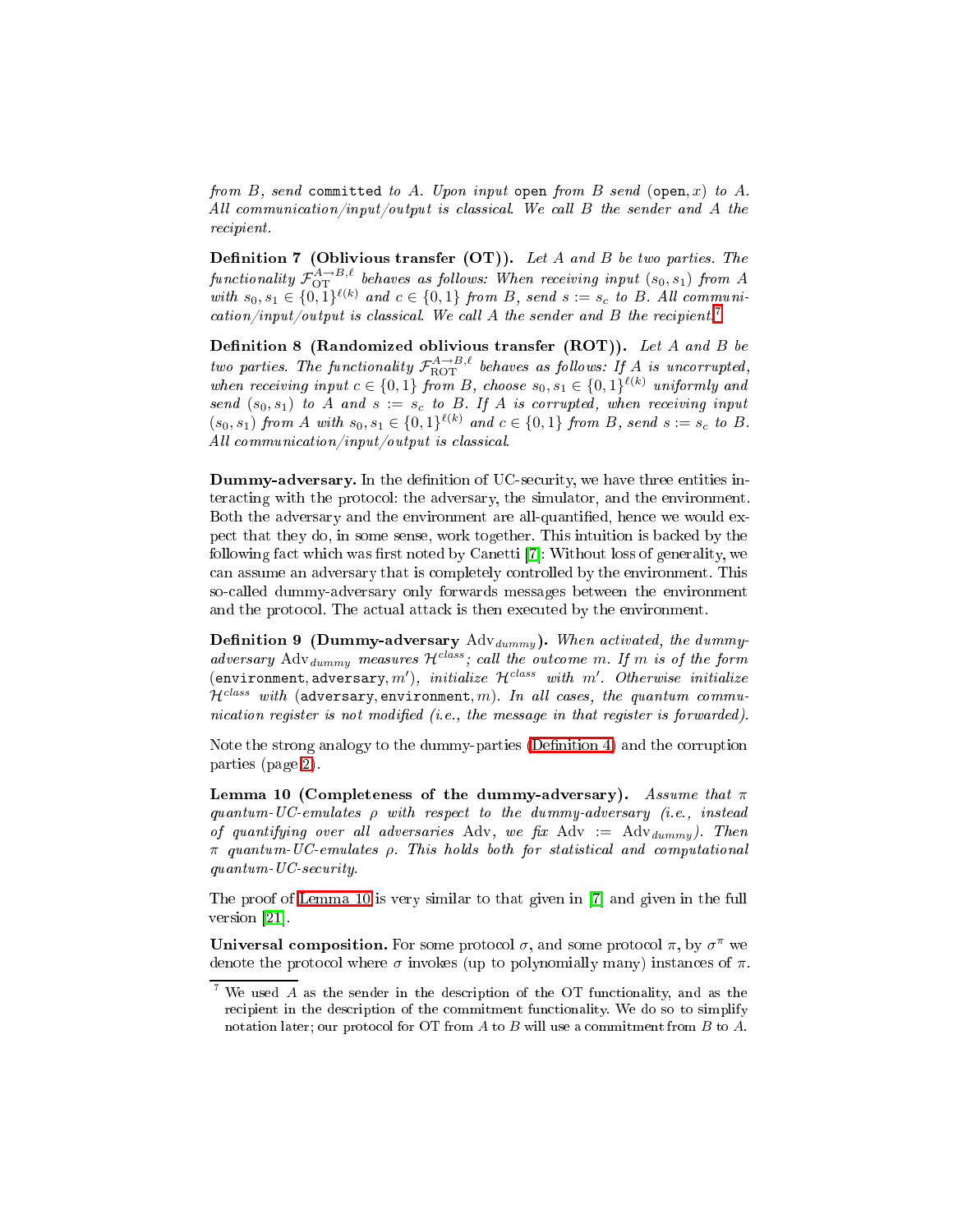That is, in  $\sigma^{\pi}$  the machines from  $\sigma$  and from  $\pi$  run together in one network, and the machines from  $\sigma$  access the inputs and outputs of  $\pi$ . (That is,  $\sigma$  plays the role of the environment from the point of view of  $\pi$ . In particular,  $\mathcal Z$  then talks only to  $\sigma$  and not to the subprotocol  $\pi$  directly.) A typical situation would be that  $\sigma^{\mathcal{F}}$  is some protocol that makes use of some ideal functionality  $\mathcal{F},$  say a commitment functionality, and then  $\sigma^{\pi}$  would be the protocol resulting from implementing that functionality with some protocol  $\pi$ , say a commitment protocol. (We say that  $\sigma^{\mathcal{F}}$  is a protocol in the  $\mathcal{F}\text{-}\mathrm{hybrid}$  model.) One would hope that such an implementation results in a secure protocol  $\sigma^{\pi}$ . That is, we hope that if  $\pi$  quantum-UC-emulates  $\mathcal F$  and  $\sigma^{\mathcal F}$  quantum-UC-emulates  $\mathcal G,$  then  $\sigma^{\pi}$ quantum-UC-emulates  $G$ . Fortunately, this is the case:

<span id="page-12-0"></span>Theorem 11 (Universal Composition Theorem). Let  $\pi$ ,  $\rho$ , and  $\sigma$  be quantum-polynomial-time protocols. Assume that  $\pi$  quantum-UC-emulates  $\rho$ . Then  $\sigma^{\pi}$  quantum-UC-emulates  $\sigma^{\rho}$ . This holds both for statistical and computational quantum-UC-security.

If we additionally have that  $\sigma$  quantum-UC-emulates  $\mathcal{G}$ , from the transitivity of quantum-UC-emulation (shown in the full version [21]), it immediately follows that  $\sigma^{\pi}$  quantum-UC-emulates  $\mathcal{G}$ .

The proof of [Theorem](#page-12-0) 11 is very similar to that given in  $[7]$  and given in the full version  $[21]$ .

#### 3Relating lassi
al and quantum-UC

We call a machine classical if its state transition operator is classical. A protocol is lassi
al if all its ma
hines are lassi
al.

<span id="page-12-1"></span>Using this definition we can reformulate the definition of statistical classical UC in our framework.

Definition 12 (Statistical classical-UC-security). Let protocols  $\pi$  and  $\rho$ be given. We say  $\pi$  statistically classical-UC-emulates  $\rho$  iff for every set  $C \subseteq$  $parts_{\pi}$  and for every classical adversary Adv there is a classical simulator Sim such that for every classical environment Z,  $\pi^C\cup\{{\rm Adv},\mathcal{Z}\}$  and  $\rho^C\cup\{{\rm Sim},\mathcal{Z}\}$  are  $indistinguishable. We furthermore require that if Adv is probabilistic-polynomial$ time, so is Sim.

Note that lassi
al statisti
al UC is essentially the same as the notion of statistical UC-security defined by Canetti [7]. Thus, known results for statistical UC-security carry over to the setting of Definition 12.

<span id="page-12-2"></span>The next theorem guarantees that if a classical protocol is statistically classial UC-se
ure, then it is also statisti
ally quantum-UC-se
ure. This allows, e.g., to first prove the security of a protocol in the (usually much simpler) classial setting, and then to ompose it with quantum proto
ols using the universal omposition theorem [\(Theorem](#page-12-0) 11).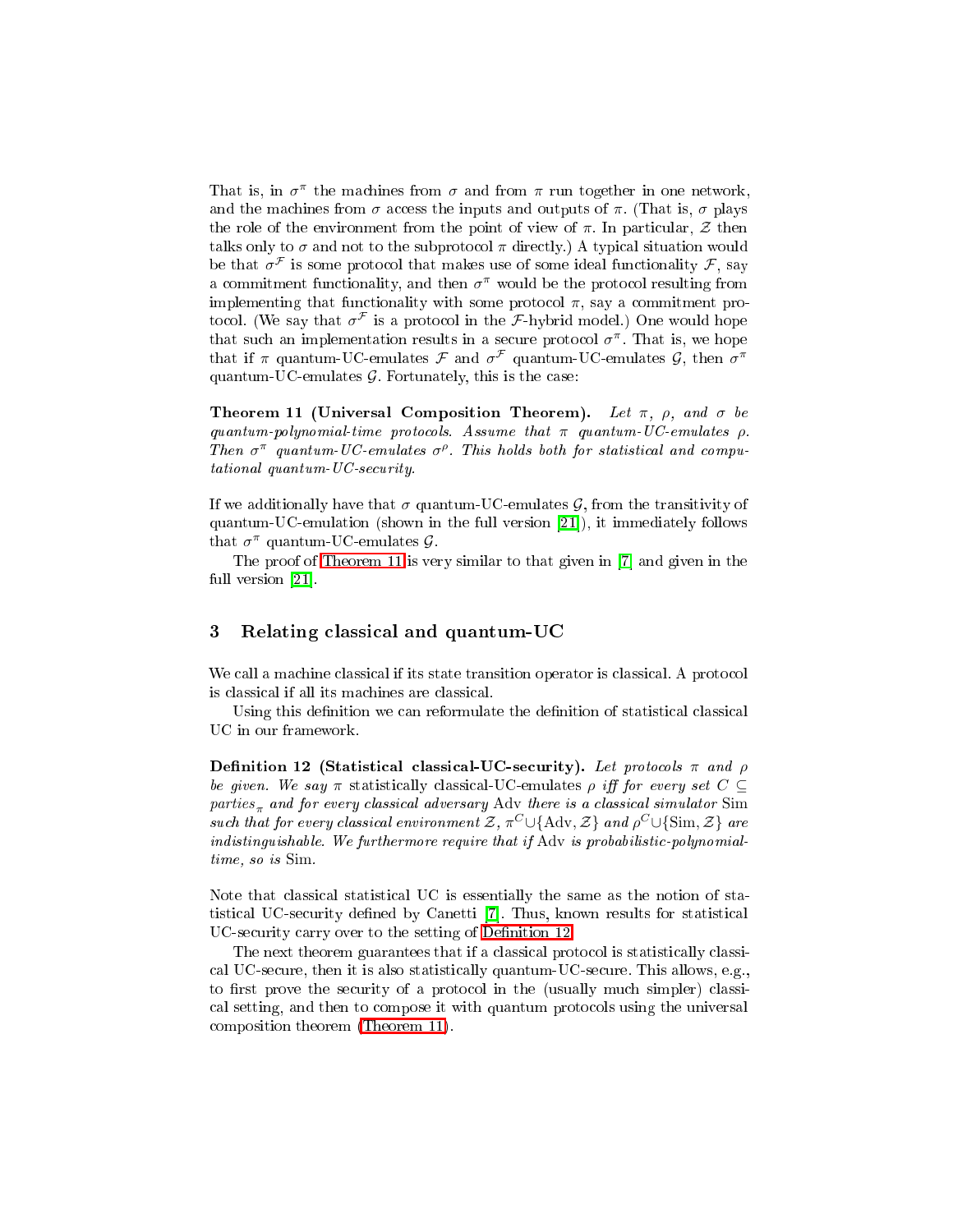Theorem 13 (Quantum lifting theorem). Let  $\pi$  and  $\rho$  be classical protocols. Assume that  $\pi$  statistically classical-UC-emulates  $\rho$ . Then  $\pi$  statistically quantum-UC-emulates  $\rho$ .

*Proof.* Given a machine M, let  $\mathcal{C}(M)$  denote the machine which behaves like M, but measures incoming messages in the computational basis before processing them, and measures outgoing messages in the omputational basis. More precisely, the superoperator  $\mathcal{E}_{\mathcal{C}(\Lambda)}^{(k)}$  $\mathcal{C}(M)$  first invokes  $\mathcal{E}_{class}$  on  $\mathcal{H}^{class} \otimes \mathcal{H}^{quant}$ , then invokes  $\mathcal{E}_M^{(k)}$  on  $\mathcal{H}^{state}\otimes\mathcal{H}^{class}\otimes\mathcal{H}^{quant},$  and then again invokes  $\mathcal{E}_{class}$  on  $\mathcal{H}^{class}\otimes\widetilde{\mathcal{H}}^{quant}.$  Since it is possible to simulate quantum Turing machines on lassi
al Turing ma
hines (with an exponential overhead), for every ma
hine M, there exists a classical machine M' such that  $\mathcal{C}(M)$  and M' are perfectly indistinguishable[.8](#page-13-0)

We define the classical dummy-adversary  $\mathrm{Adv}^{class}_{dummy}$  to be the classical machine that is defined like  $\text{Adv}_{dummy}$  (Definition 9), except that in each invocation, it first measures  $\mathcal{H}^{class}$ ,  $\mathcal{H}^{quant}$ , and  $\mathcal{H}^{state}$  in the computational basis (i.e., it applies  $\mathcal{E}_{class}$  to  $\mathcal{H}^{state}\otimes\mathcal{H}^{class}\otimes\mathcal{H}^{quant})$  and then proceeds as does  $\mathrm{Adv}_{dummy}.$ Note that  $\mathrm{Adv}_{dummy}^{class}$  is probabilistic-polynomial-time.

By [Lemma](#page-11-1) 10, we only need to show that for any set  $C$  of corrupted parties, there exists a quantum-polynomial-time ma
hine Sim su
h that for every ma chine  ${\cal Z}$  the real model  $\pi^C\cup\{{\cal Z}, {\rm Adv}_{dummy}\}$  and the ideal model  $\rho^C\cup\{{\cal Z}, {\rm Sim}\}$ are indistinguishable.

The protocol  $\pi$  is classical, thus  $\pi^C$  is classical, too, and thus all messages forwarded by Adv $_{dummy}$  from  $\pi^C$  to  $\mathcal Z$  have been measured in the computational basis by  $\pi^C$ , and all messages forwarded by  $\mathrm{Adv}_{dummy}$  from  $\mathcal Z$  to  $\pi^C$  will be measured by  $\pi^C$  before being used. Thus, if Adv would additionally measure all messages it forwards in the computational basis, the view of  $\mathcal Z$  would not be modified. More formally,  $\pi^C\cup\{\mathcal{Z},\mathrm{Adv}_{dummy}\}$  and  $\pi^C\cup\{\mathcal{Z},\mathrm{Adv}_{dummy}^{class}\}$ are perfectly indistinguishable. Furthermore, since both  $\pi^C$  and  $\mathrm{Adv}^{class}_{dummy}$ measure all messages upon sending and receiving,  $\pi^C \cup \{\mathcal{Z}, \text{Adv}_{dummy}^{class}\}$  and  $\pi^C \cup \{ \mathcal{C}(\mathcal{Z}), {\rm Adv}_{dummy}^{class} \}$  are perfectly indistinguishable. Since it is possible to simulate quantum machines on classical machines (with an exponential overhead), there exists a classical machine  $\mathcal{Z}'$  that is perfectly indistinguishable from  $\mathcal{C}( \mathcal{Z} )$ . Then  $\pi^C \cup \{ \mathcal{C}( \mathcal{Z} ), \mathrm{Adv}_{dummy}^{class} \}$  and  $\pi^C \cup \{ \mathcal{Z} ', \mathrm{Adv}_{dummy}^{class} \}$  are perfectly indistinguishable. Since  $\text{Adv}_{dummy}^{class}$  and  $\mathcal{Z}'$  are classical and  $\text{Adv}_{dummy}^{class}$  is polynomial-time, there exists a classical probabilistic-polynomial-time simulator Sim (whose construction is independent of  $\mathcal{Z}'$ ) such that  $\pi^C \cup \{ \mathcal{Z}', \text{Adv}_{dummy}^{class} \}$ and  $\rho^C \cup \{Z', \text{Sim}\}$  are indistinguishable.

Then  $\rho^C \cup \{ \mathcal{Z}', \mathrm{Sim} \}$  and  $\rho^C \cup \{ \mathcal{C}( \mathcal{Z} ), \mathrm{Sim} \}$  are perfectly indistinguishable by construction of  $\mathcal{Z}'$ . And since both  $\rho^C$  and Sim measure all messages they send and receive,  $\rho^C \cup \{ \mathcal{C}(\mathcal{Z}), \mathrm{Sim} \}$  and  $\rho^C \cup \{ \mathcal{Z}, \mathrm{Sim} \}$  are perfectly indistinguishable.

<span id="page-13-0"></span>More precisely, for any set of machines N, the networks  $N \cup \{M\}$  and  $N \cup \{C(M)\}$ are perfe
tly indistinguishable.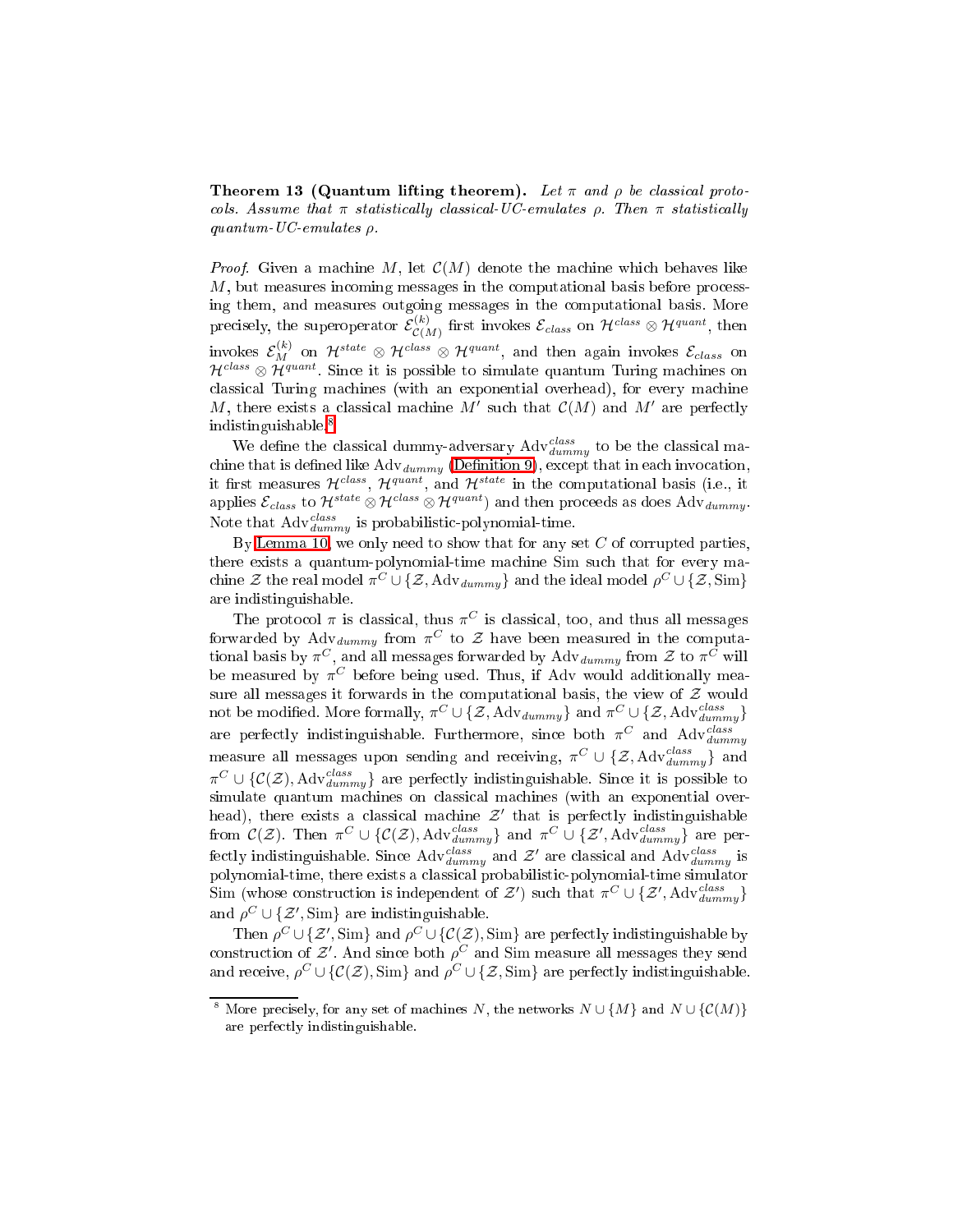<span id="page-14-6"></span><span id="page-14-5"></span>**Parameters:** Integers  $n, m > n, \ell$ , a family **F** of universal hash functions. Parties: The sender Alice and the recipient Bob. Inputs: Ali
e gets no input, Bob gets a bit c. 1. Alice chooses  $\tilde{x}^A \in \{0,1\}^m$  and  $\tilde{\theta}^A \in \{+,\times\}^m$  and sends  $|\tilde{x}^A\rangle_{\tilde{\theta}^A}$  to Bob. 2. Bob receives the state  $|\Psi\rangle$  sent by the sender. Then Bob chooses  $\tilde{\theta}^B \in \{+,\times\}^m$ and measures the qubits of  $|\Psi\rangle$  in the bases  $\tilde{\theta}^B$ . Call the result  $\tilde{x}^B$ .<br>3. For each *i*, Bob commits to  $\tilde{\theta}_i^B$  and  $\tilde{x}_i^B$  using one instance of  $\mathcal{F}_{COM}^{B\to A,1}$  each. 4. Alice chooses a set  $T \subseteq \{1, \ldots, m\}$  of size  $m - n$  and sends T to Bob. 5. Bob opens the commitments of  $\tilde{\theta}_i^{\tilde{B}}$  and  $\tilde{x}_i^B$  for all  $i \in T$ . 6. Alice checks  $\tilde{x}_i^A = \tilde{x}_i^B$  for all i with  $i \in T$  and  $\tilde{\theta}_i^A = \tilde{\theta}_i^B$ . If this test fails, Alice aborts. 7. Let  $x^A$  be the *n*-bit string resulting from removing the bits at positions  $i \in T$ from  $\tilde{x}^{A}$ . Define  $\theta^{A}, x^{B}$ , and  $\theta^{B}$  analogously. 8. Alice sends  $\theta^A$  to Bob. 9. Bob sets  $I_c:=\{i: \theta^A_i=\theta^B_i\}$  and  $I_{1-c}:=\{i: \theta^A_i\neq \theta^B_i\}.$  Then Bob sends  $(I_0,I_1)$ to Ali
e. 10. Alice chooses  $s_0, s_1 \in \{0,1\}^{\ell(k)}$  and  $f_0, f_1 \in \mathbf{F}$ , output  $(s_0, s_1)$ , and computes  $m_j := s_j \oplus f_j(x^A|_{I_j})$  for  $j = 0, 1$ . Then Alice sends  $f_0, f_1, m_0, m_1$  to Bob. 11. Bob outputs  $s := m_c \oplus f_c(x^B|_{I_c})$ .

**Fig. 1.** Protocol  $\pi_{\text{QROT}}$  for randomized oblivious transfer.

<span id="page-14-3"></span><span id="page-14-2"></span><span id="page-14-1"></span>Summarizing, we have that  $\pi^C \cup \{\mathcal{Z}, \mathrm{Adv}_{dummy}\}$  and  $\rho^C \cup \{\mathcal{Z}, \mathrm{Sim}\}$  are indistinguishable for all quantum-polynomial-time environments  $Z$ . Furthermore, Sim is classical probabilistic-polynomial-time and hence quantum-polynomialtime and its construction does not depend on the choice of  $\mathcal{Z}$ . Thus  $\pi$  statistically quantum-UC-emulates  $\rho$ . □

#### <span id="page-14-7"></span><span id="page-14-0"></span>4Oblivious transfer

**Definition 14 (OT protocols).** The protocol  $\pi_{\text{OROT}}$  is defined in [Figure](#page-14-1) 1. Fix a commitment scheme com. The protocol  $\pi_{\text{QROT}}^{\text{com}}$  is defined like  $\pi_{\text{QROT}}$ , but instead of using the functionality  $\mathcal{F}_{COM}$ , the commitment scheme com is used. The protocol  $\pi_{\text{QOT}}$  is defined like  $\pi_{\text{QROT}}$ , with the following modifications: Alice takes as input two  $\ell(k)$ -bit strings  $v_0, v_1$ . In Step [10,](#page-14-2) Alice additionally sends  $t_0, t_1$  with  $t_i := s_i \oplus v_i$ . Bob outputs  $s \oplus t_c$  instead of s in Step [11.](#page-14-3)

We first analyze  $\pi_{\text{QROT}}$  and will then deduce the security of  $\pi_{\text{QOT}}$  from that of  $\pi_{\text{QROT}}$ .

### <span id="page-14-4"></span>4.1 Corrupted Ali
e

**Lemma 15.** The protocol  $\pi_{\text{QROT}}$  statistically quantum-UC-emulates  $\mathcal{F}^{A\rightarrow B,\ell}_{\text{ROT}}$  in the case of corrupted Alice.

Proof. First, we describe the structure of the real and ideal model in the case that the party  $A$  (Alice) is corrupted: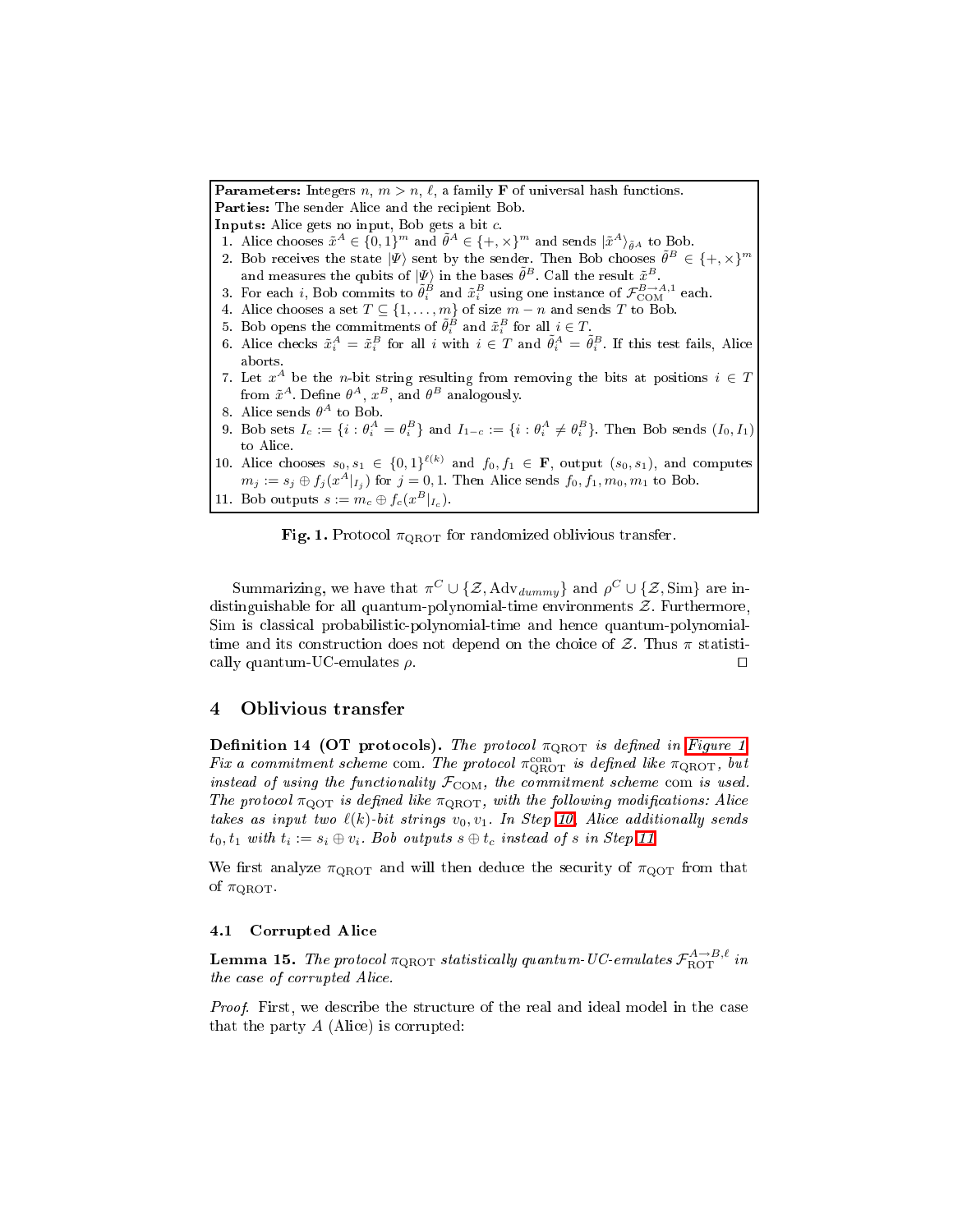

<span id="page-15-0"></span>Fig. 2. Networks occurring in the proof of [Lemma](#page-14-4) 15. The dashed box represents the machine Sim that internally simulates Adv,  $A^C$ ,  $\mathcal{F}_{\text{FakeCOM}}$  and B.

In the real model, we have the environment  $\mathcal{Z}$ , the adversary Adv, the corruption party  $A^C$ , the honest party B (Bob), and the 2m instances of the commitment functionality  $\mathcal{F}_{COM}$ . The adversary controls the corruption party  $A^C$ , so effectively he controls the communication with Bob and the inputs of  $\mathcal{F}_{COM}$ . Bob's input (a choice bit  $c$ ) is chosen by the environment, and the environment also gets Bob's output (a bitstring  $s \in \{0,1\}^{\ell}$ ). See [Figure](#page-15-0) 2(a).

In the ideal model, we have the environment  $\mathcal{Z}$ , the simulator Sim (to be defined below), the corruption party  $A^C$ , the dummy-party  $\tilde{B}$ , and the randomized OT functionality  $\mathcal{F}_{\text{ROT}}$ . The simulator Sim controls the corruption party  $A^C$  and hence effectively chooses the inputs  $s_0, s_1$  of  $\mathcal F_{\rm ROT}$  .  $^9$  $^9$  The input  $c$  of  $\mathcal F_{\rm ROT}$ is chosen by the dummy-party  $\tilde{B}$  and thus effectively by the environment  $\mathcal{Z}$ . The output  $s := s_c$  of  $\mathcal{F}_{\text{ROT}}$  is given to the dummy-party B and thus effectively to the environment  $Z$ . See [Figure](#page-15-0) 2(b).

To show [Lemma](#page-14-4) 15, we need to find a simulator Sim such that, for any environment  $\mathcal{Z}$ , the real model and the ideal model are indistinguishable. To do so, we start with the real model, and change the machines in the real model step-by-step until we end up with the ideal model ontaining a suitable simulator  $Sim$  (which we define below in the description of  $Game 6$  $Game 6$ ). In each step, we show that network before and after the step are perfe
tly indistinguishable.

**Game 1.** We replace  $\mathcal{F}_{COM}$  by a commitment functionality  $\mathcal{F}_{FakeCOM}$  in which Bob (the sender) can cheat. That is, in the commit phase,  $\mathcal{F}_{\text{FakeCOM}}$  expects a message commit from B (instead of (commit, x)), and in the open phase  $\mathcal{F}_{\text{FakeCOM}}$  expects a message (open, x) (instead of open) and then sends (open, x) to Alice. We also change Bob's implementation accordingly, i.e., when Bob should commit to a bit b, he stores that bit b and gives it to  $\mathcal{F}_{\text{FakeCOM}}$  when opening

<span id="page-15-1"></span><sup>&</sup>lt;sup>9</sup> Remember that, if Alice is corrupted,  $\mathcal{F}_{\text{ROT}}$  behaves like  $\mathcal{F}_{\text{OT}}$  and takes inputs  $s_0, s_1$ from Ali
e.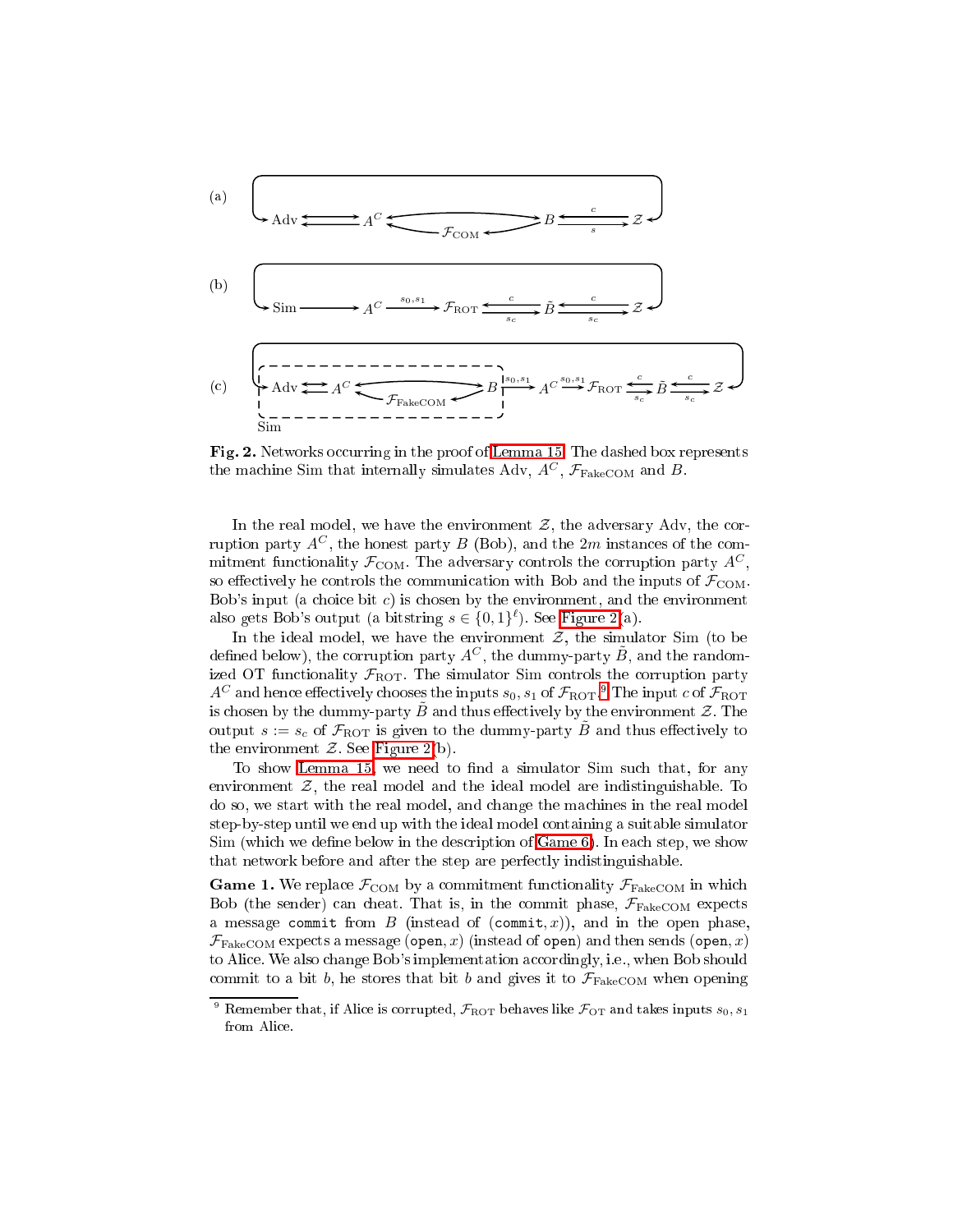the ommitment. Obviously, this hange leads to a perfe
tly indistinguishable network (sin
e Bob still opens the ommitment in the same way).

Game 2. Since Bob uses  $\mathcal{F}_{\text{FakeCOM}}$  instead of  $\mathcal{F}_{\text{COM}}$ , he does not use the outcomes  $\tilde{x}_i^B$  of his measurements before Step [5](#page-14-5) (for  $i \in T$ ) or Step [11](#page-14-3) (for  $i \notin T$ ) of the proto
ol. Thus, we modify Bob so that he performs the measurements with outcomes  $\tilde{x}_i^B$   $(i \in T)$  in Step [5](#page-14-5) (in particular, after learning T), and the measurements with outcomes  $x_i^B$  in Step [11.](#page-14-3) Delaying the measurements leads to a perfe
tly indistinguishable network.

**Game 3.** The bits  $x_i^B$  with  $i \in I_{1-c}$  are never used by Bob. Thus we can modify Bob to use the bases  $\theta_i^A$  instead of  $\theta_i^B$ Bob to use the bases  $b_i$  instead of  $b_i$  for these bits without changing the output<br>of Z. Furthermore, since  $\theta_i^A = \theta_i^B$  for  $i \in I_c$ , we can modify Bob to also use the bases  $\theta_i^A$  instead of  $\theta_i^B$  when measuring  $x_i^B$  with  $i \in I_c$ . Summarizing, we modify Bob to use  $\theta^A$  instead of  $\theta^B$ , and we get a perfectly indistinguishable network.

Game 4. The bases  $\theta^B$  are chosen randomly by Bob, and they are only used to compute the sets  $I_0$  and  $I_1$ . We change Bob to instead pick  $(I_0, I_1)$  as a random partition of  $\{1,\ldots,n\}$ . Since this leads to the same distribution of  $(I_0, I_1)$  and since  $\theta^B$  is not used elsewhere, this leads to a perfectly indistinguishable network.

**Game 5.** In Step [11,](#page-14-3) we change Bob to compute  $s_i := m_i \oplus f_i(x^B|_{I_i})$  for  $i = 0, 1$ and to output  $s := s_c$ . This leads to the same value of s as the original computation  $s := m_c \oplus f_c(x^B|_{I_c})$ , hence the resulting network is perfectly indistinguishable from the previous one. Note that now, Bob only uses the choice bit  $c$ to pick which of the two values  $s_0, s_1$  to output.

<span id="page-16-0"></span>Game 6. We now construct a machine Sim that internally simulates the machines Adv,  $A^C$ ,  $\mathcal{F}_{\mathrm{FakeCOM}},$  and Bob. We let Sim run with an (external) corruption party  $A^C$ , and when (the simulated) Bob computes  $s_0, s_1$  in Step [11,](#page-14-3) Sim instructs the (external) corruption party  $A^C$  to input  $s_0, s_1$  into  $\mathcal{F}_{\text{ROT}}$  (instead of letting Bob output  $s = s_c$ ). Then  $\mathcal{F}_{\text{ROT}}$  will, given input c from the dummyparty B, output  $s_c$  to the dummy-party  $\tilde{B}$ . The dummy-party  $\tilde{B}$  then forwards  $s_c$  to the environment Z. See [Figure](#page-15-0) 2(c). The only difference with respect to the previous network (besides a regrouping of machines) is that now  $s_c$  is computed by  $\mathcal{F}_{\text{ROT}}$  from  $s_0, s_1$ . However,  $\mathcal{F}_{\text{ROT}}$  computes  $s_c$  in the same way as Bob would have done. Thus, the resulting network is perfectly indistinguishable from the previous one.

Since the network from [Game](#page-16-0)  $6$  [\(Figure](#page-15-0)  $2(c)$ ) is identical to the ideal model [\(Figure](#page-15-0) 2(b)), and sin
e the real model is perfe
tly indistinguishable from the network from [Game](#page-16-0) 6, we have that the real and the ideal network are perfectly indistinguishable.

Furthermore, Sim is quantum-polynomial-time if Adv is, and the construction of Sim does not depend on the choice of the environment  $Z$ . Thus the protocol  $\pi_{\text{QROT}}$  statistically quantum-UC-emulates  $\mathcal{F}^{A\to B,\ell}_{\text{ROT}}$  in the case of corrupted Ali
e. ⊓⊔

<span id="page-16-1"></span>**Theorem 16.** Fix constants  $0 < \alpha < 1$  and  $0 < \lambda < \frac{1}{4}$ . Let  $m := \lceil n/(1-\alpha) \rceil$ and  $\ell := \lfloor \lambda n \rfloor$  and assume that n grows at least linearly in the security parameter. Then the protocol  $\pi_{\text{QROT}}$  statistically quantum-UC-emulates  $\mathcal{F}_{\text{ROT}}^{A\rightarrow B,\ell}$ .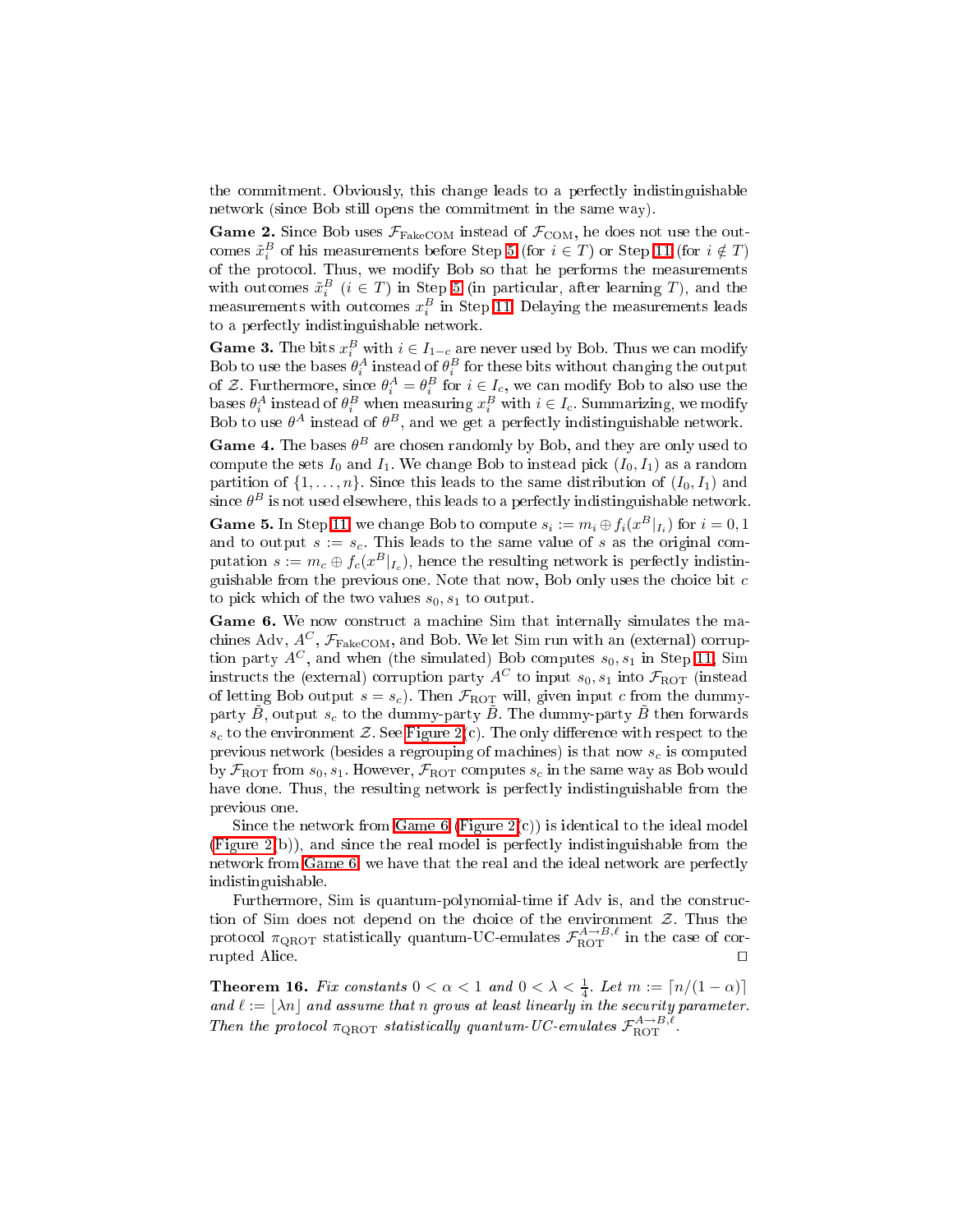For the case of corrupted Alice, this is shown in [Lemma](#page-14-4) 15. The cases where both parties are honest or both parties are orrupted are trivial. Thus for Theorem 16 we are left to analyze the case where Bob is corrupted. This case needs a considerably more involved analysis than the case of corrupted Alice because we have to consider the fact that Bob may succeed in Step [6](#page-14-6) of  $\pi_{\text{QROT}}$  but still have a certain amount of information about the bits  $x^A|_{I_{1-c}}$ . A very similar analysis has already been performed by Damgård, Fehr, Lunemann, Salvail, and Schaffner [9] in the so-called stand-alone model. Fortunately, we do not need to redo their analysis; it turns out that  $-\text{although the stand-alone model}$  is weaker than the quantum-UC-model – the particular simulator constructed by Damgård et al. is already strong enough to be used as a simulator in the quantum-UCmodel. Thus we an reuse the result of Damgård et al. in our setting and get [Theorem](#page-16-1) 16 without re-analyzing  $\pi_{\rm QROT}$ .<sup>[10](#page-17-0)</sup>

The full proof of [Theorem](#page-16-1)  $16$  is given in the full version  $[21]$ .

<span id="page-17-2"></span>**Theorem 17.** Let  $0 < \alpha < 1$  and  $0 < \lambda < \frac{1}{4}$  be constants. Assume  $m = \lceil n/(1-\frac{1}{4})\rceil$  $\alpha$ ) and  $\ell = \lfloor \lambda n \rfloor$  and that n grows at least linearly in the security parameter. Then the protocol  $\pi_{\text{QOT}}$  (Def. [14\)](#page-14-7) statistically quantum-UC-emulates  $\mathcal{F}_{\text{OT}}^{A \to B,\ell}$ .

*Proof.* Consider the following protocol  $\pi'_{\rm QOT}$  in the  $\mathcal{F}_{\rm ROT}$ -hybrid model. Given inputs  $v_0, v_1 \in \{0,1\}^{\ell(k)}$  for Alice and a bit c for Bob, Bob invokes  $\mathcal{F}_{\text{ROT}}$  with input c. Then Alice gets random  $s_0, s_1 \in \{0,1\}^{\ell(k)}$ , and Bob gets  $s = s_c$ . Then Alice sends  $t_0, t_1$  with  $t_i := v_i \oplus s_i$  to Bob. And Bob outputs  $s \oplus t_c$ . It is easy to see that  $\pi'_{\rm QOT}$  statistically classical-UC-emulates  $\mathcal{F}_{\rm OT}$ . Hence, by the quantum lifting theorem [\(Theorem](#page-12-2) 13),  $\pi'_{\rm QOT}$  statistically quantum-UC-emulates  $\mathcal{F}_{\rm OT}$ . Note that the protocol  $\pi_{\mathrm{QOT}}$  is the protocol resulting from replacing, in  $\pi'_{\mathrm{QOT}},$ calls to  $\mathcal{F}_{\text{ROT}}$  by calls to the subprotocol  $\pi_{\text{QROT}}$ . Furthermore,  $\pi_{\text{QROT}}$  statistically quantum-UC-emulates  $\mathcal{F}_{\text{ROT}}$  by [Theorem](#page-16-1) 16. Hence, by the composition theorem [\(Theorem](#page-12-0) 11),  $\pi_{\text{QOT}}$  statistically quantum-UC-emulates  $\mathcal{F}_{\text{OT}}$ . □

#### 5Multi-party omputation

<span id="page-17-3"></span>**Theorem 18.** Let F be a classical probabilistic-polynomial-time functionality.<sup>11</sup> Then there exists a protocol  $\pi$  in the  $\mathcal{F}_{COM}$ -hybrid model that statistically quantum-UC-emulates  $F$ . (Assuming the number of protocol parties does not depend on the security parameter.)

<span id="page-17-0"></span><sup>10</sup> One major difference between the UC-model and the stand-alone model is that in the first, the honest parties' inputs may depend on messages the adversary intercepts during the protocol run. A simulator constructed for the stand-alone model usually is not able to ope with su
h dependen
ies. Thus, it turns out to be important that we first considered the randomized OT protocol  $\pi_{\text{QROT}}$  and not immediately the OT protocol  $\pi_{\text{QOT}}$ . In  $\pi_{\text{QROT}}$ , Alice gets no input, and in particular her inputs may not depend on messages inter
epted by the adversary.

<span id="page-17-1"></span><sup>11</sup> Subject to certain technical restrictions stemming from the proof by Ishai et al. [13]: Whenever the functionality gets an input, the adversary is informed about the length of that input. Whenever the fun
tionality makes an output, the adversary is informed about the length of that output and may decide when this output is to be scheduled.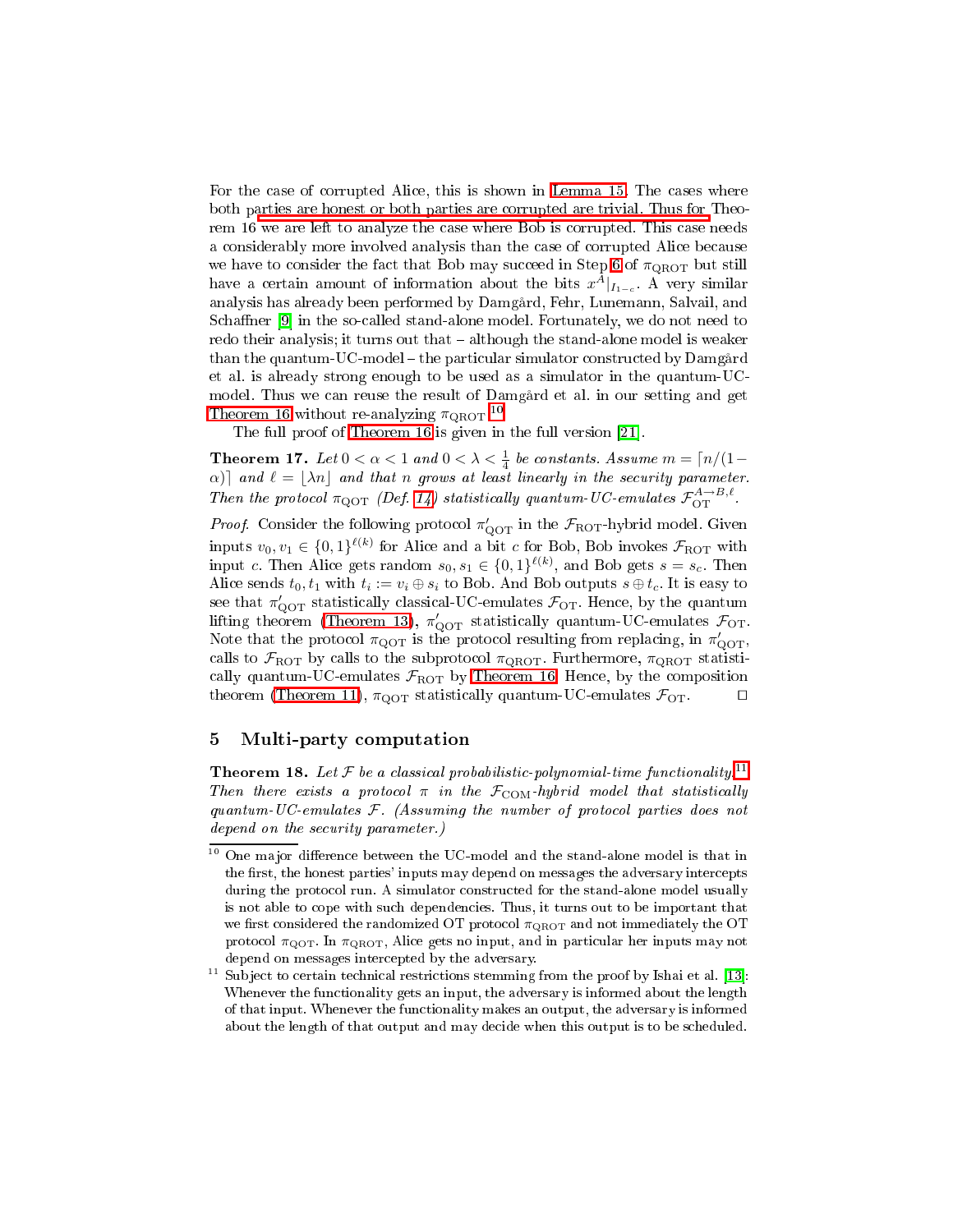*Proof.* Ishai, Prabhakaran, and Sahai [13] prove the existence of a protocol  $\rho^{\mathcal{P} \text{OT}}$ in the  $\mathcal{F}_{\text{OT}}$ -hybrid model that statistically classical-UC-emulates  $\mathcal{F}$  (assuming a onstant number of parties). By the quantum lifting theorem [\(Theorem](#page-12-2) 13),  $\rho^{\mathcal{F}_{\text{OT}}}$  statistically quantum-UC-emulates  $\mathcal{F}_{\cdot}$  By [Theorem](#page-17-2) 17,  $\pi_{\text{QOT}}$  statistically quantum-UC-emulates  $\mathcal{F}_{\text{OT}}$ . Let  $\pi := \rho^{\pi_{\text{QOT}}}$  be the result of replacing invocations to  $\mathcal{F}_{\text{OT}}$  in  $\rho^{\mathcal{F}_{\text{OT}}}$  by invocations of the subprotocol  $\pi_{\text{QOT}}$  (as described before [Theorem](#page-12-0) 11). Then by the universal omposition theorem [\(Theorem](#page-12-0) 11),  $\pi$  statistically quantum-UC-emulates  $\rho^{\mathcal{F}_{\text{OT}}}$ . Using the fact that quantum-UCemulation is transitive (shown in the full version [21]), it follows that  $\pi$  statistically quantum-UC-emulates  $\mathcal F$ . □

We proceed to show that the result from [Theorem](#page-17-3) 18 is possible only in the quantum setting. That is, we show that there is a natural functionality that annot be statisti
ally lassi
al-UC-emulated in the ommitment-hybrid model.

**Definition 19 (AND).** The functionality  $\mathcal{F}_{AND}$  expects an input  $a \in \{0,1\}$ from Alice and  $b \in \{0,1\}$  from Bob. Then it sends  $a \cdot b$  to Alice and Bob.

Theorem 20 (Impossibility of lassi
al multi-party omputation). There is no classical probabilistic-polynomial-time protocol  $\pi$  in the  $\mathcal{F}_{COM}$ -hybrid model such that  $\pi$  statistically classical UC-emulates  $\mathcal{F}_{AND}$ 

The proof is given in the full version  $[21]$ .

A
knowledgements. I thank Jörn Müller-Quade for the original inspiration for this work and Christian Schaffner for valuable discussions.

# <span id="page-18-6"></span>Referen
es

- 1. M. Ben-Or, C. Crépeau, D. Gottesman, A. Hassidim, and A. Smith. Se
ure multiparty quantum computation with (only) a strict honest majority. In FOCS 2006, pages 249-260. IEEE Computer Society, 2006.
- <span id="page-18-4"></span>2. M. Ben-Or, M. Horode
ki, D. W. Leung, D. Mayers, and J. Oppenheim. The universal omposable se
urity of quantum key distribution. In TCC 2005, volume 3378 of LNCS, pages 386406. Springer, 2005. Preprint at arXiv:quant-ph/0409078v1.
- <span id="page-18-3"></span>3. M. Ben-Or and D. Mayers. General security definition and composability for quantum & classical protocols. arXiv:quant-ph/0409062v2, Sept. 2004.
- <span id="page-18-0"></span>4. C. H. Bennett and G. Brassard. Quantum cryptography: Public-key distribution and oin tossing. In IEEE International Conferen
e on Computers, Systems and Signal Processing 1984, pages 175-179. IEEE Computer Society, 1984.
- <span id="page-18-1"></span>5. C. H. Bennett, G. Brassard, C. Crépeau, and M.-H. Skubiszewska. Practical quantum oblivious transfer. In Crypto '91, volume 576 of LNCS, pages 351-366. Springer, 1991.
- <span id="page-18-5"></span>6. G. Brassard, C. Crépeau, R. Jozsa, and D. Langlois. A quantum bit ommitment scheme provably unbreakable by both parties. In  $FOCS$  '93, pages 362-371, Los Alamitos, CA, USA, 1993. IEEE Computer So
iety.
- <span id="page-18-2"></span>7. R. Canetti. Universally composable security: A new paradigm for cryptographic protocols. In FOCS 2001, pages 136-145. IEEE Computer Society, 2001. Full and revised version is IACR ePrint 2000/067.